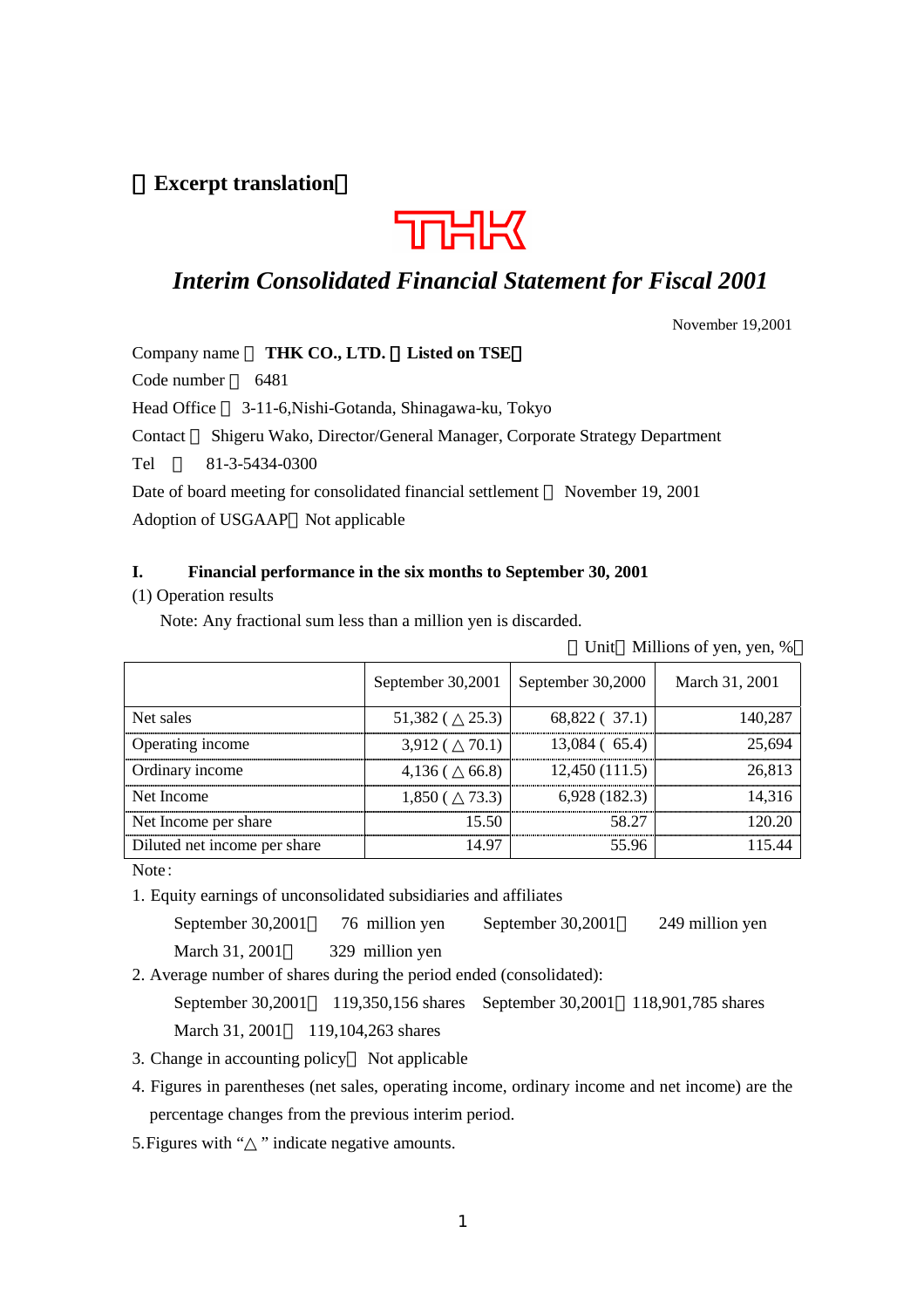## (2) Consolidated Financial Position

Unit Millions of yen,%, Yen

|                                      | September 30, | September 30, | March 31, |
|--------------------------------------|---------------|---------------|-----------|
|                                      | 2001          | 2000          | 2001      |
| Total assets                         | 178,110       | 191,480       | 198.129   |
| Total shareholders' equity           | 103,493       | 95,715        |           |
| Equity ratio                         | 58.1          |               |           |
| Total shareholders' equity per share | 867 05        | 802.04        |           |

Note:Number of shares of common stock at the period ended (consolidated):

September 30, 2001 119,362,996 shares September 30, 2000 119,340,296 shares March 31, 2001 119,340,496 shares

## (3) Consolidated Statements of Cash Flows

|                                      |               |               | Unit Millions of yen |
|--------------------------------------|---------------|---------------|----------------------|
|                                      | September 30, | September 30, | March 31,            |
|                                      | 2001          | 2000          | 2001                 |
| Cash flows from operating activities | 5,862         | 7.742         | 23,003               |
| Cash flows from investing activities | 7.713         | 1.152         | 7.321                |
| Cash flows from financing activities | 3.617         | 14.704        | 23.384               |
| Cash and cash equivalents            | 46.939        | 50.719        | 52,047               |

(4) Scope of consolidation and application of equity method

The number of consolidated subsidiaries 13

The number of unconsolidated companies to which the equity method is applied 0

The number of affiliates to which the equity method is applied 1

(5) Change in scope of consolidation and application of equity method: Not applicable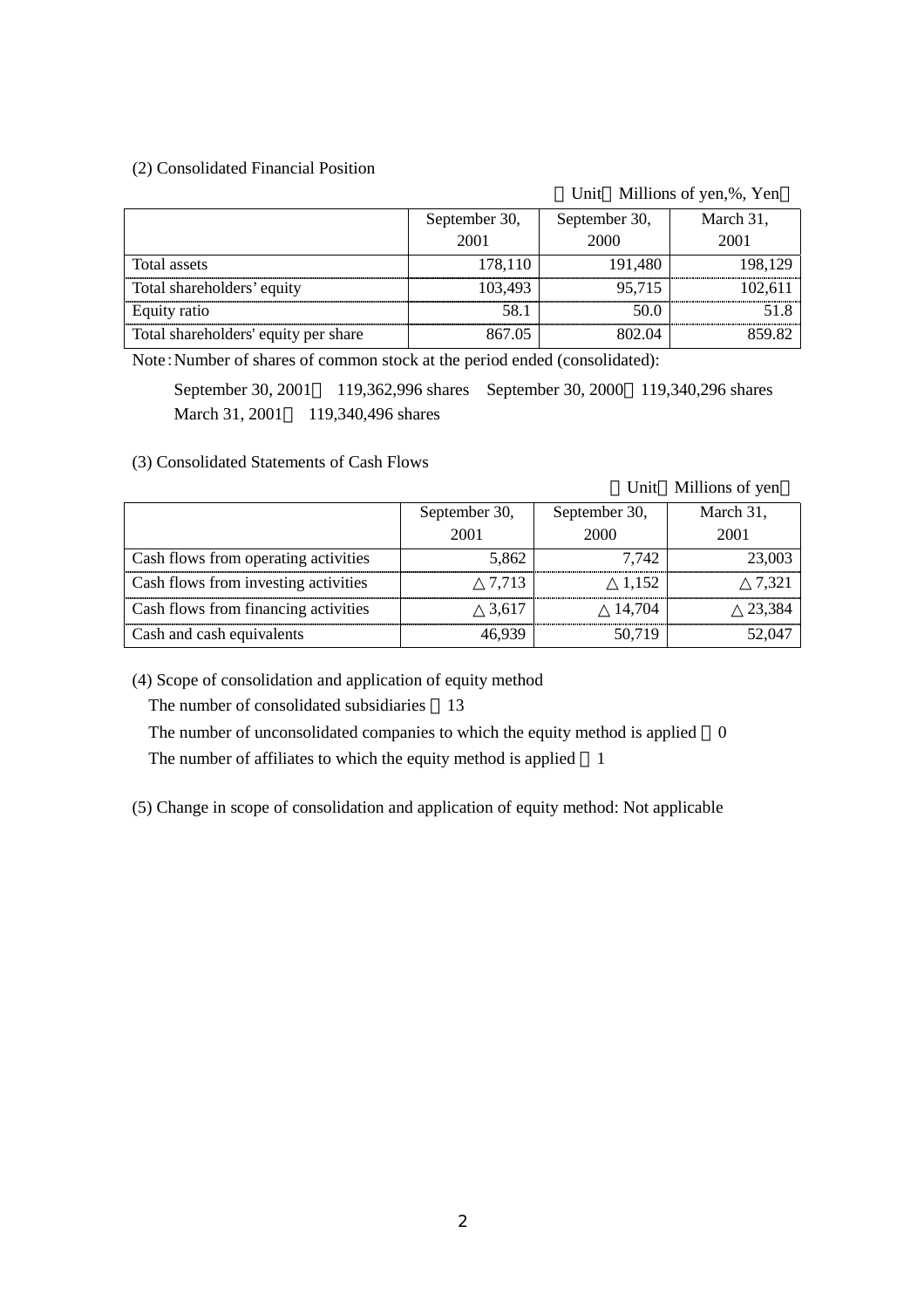## **II. Forecast of financial performance for the year ending March 31, 2002**

Unit Millions of yen

|                  | Year ending March 31, 2002 |
|------------------|----------------------------|
| Net sales        | 89.700                     |
| Operating income | 3.400                      |
| Ordinary income  | 3.000                      |
| Net income       |                            |

Reference: Forecast net income per share (for the year): ¥7.54

## *\*CAUTION: FORECAST STATEMENTS*

Note: This document contains forecast statements based on the assumptions and beliefs of the Company's management in light of information currently available.

Such statements involve uncertainties and have risks of volatility that would result from the Company's operations in the future, as well as from changes in the domestic and international environments. Therefore, the Company cannot guarantee the accuracy of such statements and wishes to caution readers that actual operational and financial results may differ from such statements.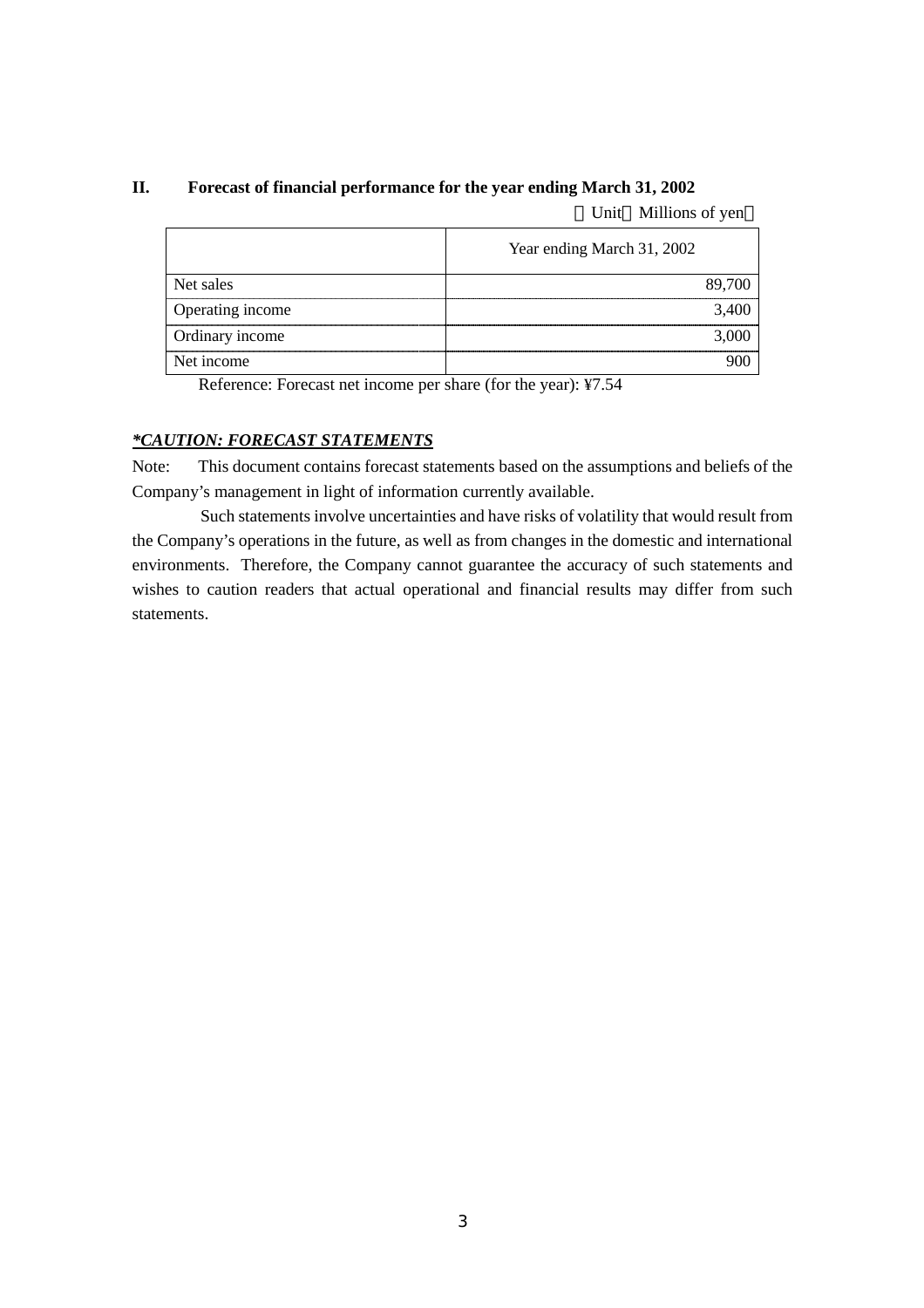# *Interim Consolidated Balance Sheets*

As of September 30, 2000 and 2001,and March 31, 2001

|                                                |               |              |         | (Unit         | Millions of yen, |           |
|------------------------------------------------|---------------|--------------|---------|---------------|------------------|-----------|
|                                                | September 30, |              |         | September 30, |                  | March 31, |
|                                                |               | 2001<br>2000 |         | 2001          |                  |           |
| <b>Assets</b>                                  |               |              |         |               |                  |           |
| Current assets:                                |               |              |         |               |                  |           |
| Cash on hand and in banks                      | 35,174        |              | 41,353  |               | 40,760           |           |
| Notes receivable and accounts receivable-trade | 33,212        |              | 46,740  |               | 46,505           |           |
| Short-term investments in securities           | 8,761         |              | 6,366   |               | 8,287            |           |
| Inventories                                    | 28,947        |              | 30,503  |               | 29,958           |           |
| Short-term loans                               | 4,218         |              | 4,546   |               | 4,679            |           |
| Deferred tax assets                            | 1,974         |              | 1,861   |               | 3,007            |           |
| Other current assets                           | 1,674         |              | 1,496   |               | 1,337            |           |
| Less: Allowance for bad debts                  | 547           |              | 311     |               | 387              |           |
| Total current assets                           | 113,415       | 63.7         | 132,557 | 69.3          | 134,148          | 67.7      |
| Fixed assets:                                  |               |              |         |               |                  |           |
| Tangible fixed assets:                         | 45,630        | 25.6         | 38,154  | 19.9          | 43,662           | 22.0      |
| Buildings and structures                       | 13,255        |              | 11,217  |               | 12,154           |           |
| Machinery, equipment and vehicles              | 16,283        |              | 14,441  |               | 14,820           |           |
| Land                                           | 10,145        |              | 10,060  |               | 10,090           |           |
| Construction in progress                       | 4,452         |              | 1,259   |               | 5,328            |           |
| Other                                          | 1,493         |              | 1,174   |               | 1,267            |           |
| Intangible fixed assets:                       | 2,825         | 1.6          | 3,574   | 1.9           | 3,159            | 1.6       |
| Investments and others:                        | 16,209        | 9.1          | 17,144  | 8.9           | 17,119           | 8.7       |
| Long-term investment in securities             | 10,563        |              | 12,136  |               | 10,938           |           |
| Deferred tax assets                            | 2,023         |              | 280     |               | 1,481            |           |
| Other investments                              | 4,289         |              | 5,254   |               | 5,472            |           |
| Less: Allowance for bad debts                  | 667           |              | 527     |               | 773              |           |
| Total fixed assets                             | 64,665        | 36.3         | 58,873  | 30.7          | 63,941           | 32.3      |
| Deferred charge                                |               |              |         |               |                  |           |
| Bond discount                                  | 29            |              | 50      |               | 39               |           |
| Total deferred assets                          | 29            | 0.0          | 50      | 0.0           | 39               | $0.0\,$   |
| <b>Total</b> assets                            | 178,110       | 100.0        | 191,480 | 100.0         | 198,129          | 100.0     |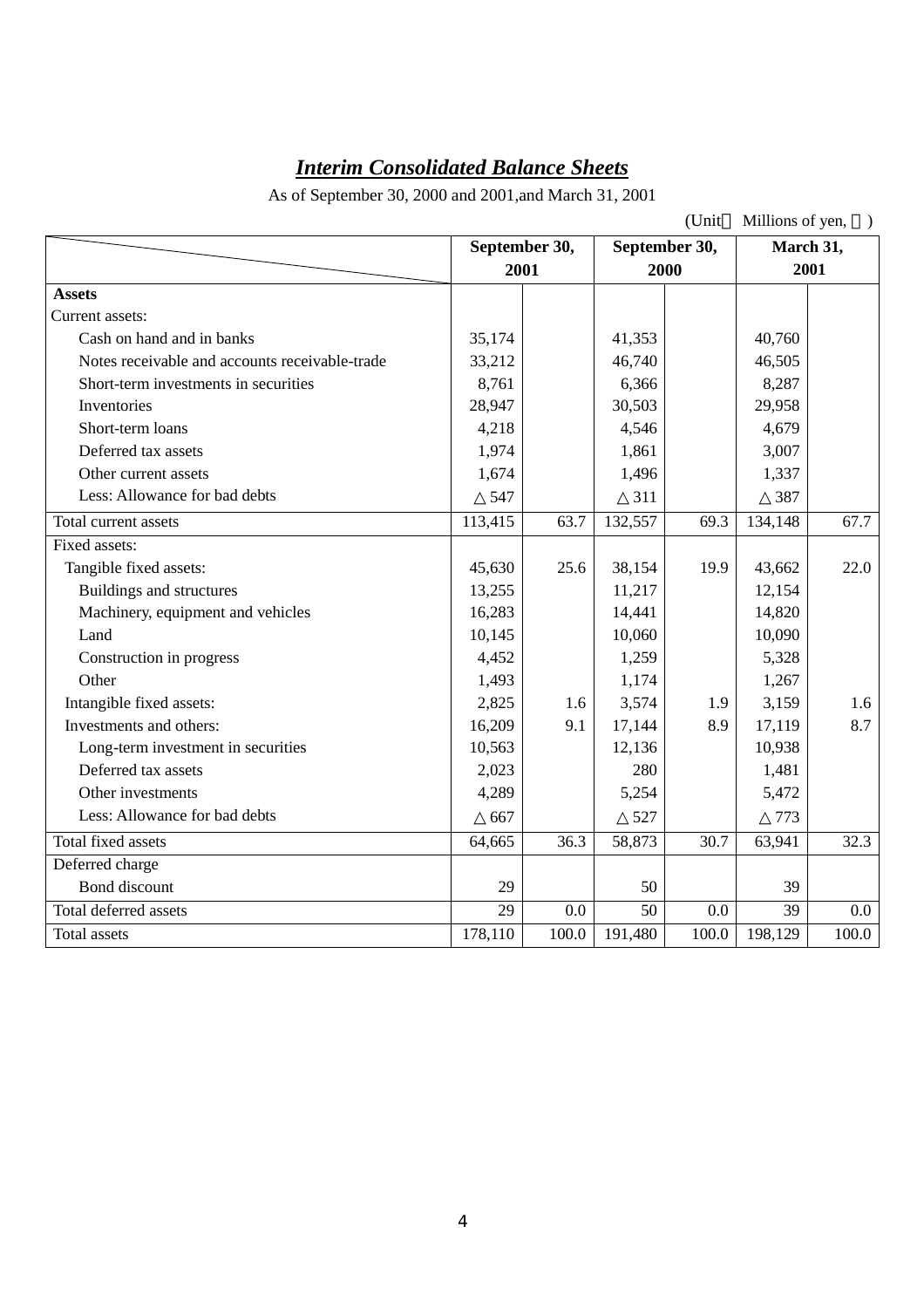# *Interim Consolidated Balance Sheets*

As of September 30, 2000 and 2001,and March 31, 2001

|                                                                |               |       |               | (Unit             | Millions of yen, |       |
|----------------------------------------------------------------|---------------|-------|---------------|-------------------|------------------|-------|
|                                                                | September 30, |       | September 30, |                   | March 31,        |       |
|                                                                | 2001          |       | 2000          |                   | 2001             |       |
| <b>Liabilities</b>                                             |               |       |               |                   |                  |       |
| Current liabilities:                                           |               |       |               |                   |                  |       |
| Notes payable and accounts payable-trade                       | 20,679        |       | 28,431        |                   | 27,060           |       |
| Short-term bank loans                                          | 7,403         |       | 8,513         |                   | 7,615            |       |
| Current portion of long-term debt                              | 5,175         |       | 6,059         |                   | 5,913            |       |
| Corporate income taxes payable and others                      | 503           |       | 4,304         |                   | 8,834            |       |
| Accrued bonus                                                  | 1,215         |       | 1,307         |                   | 1,341            |       |
| Other current liabilities                                      | 4,990         |       | 6,194         |                   | 8,554            |       |
| Total current liabilities                                      | 39,967        | 22.4  | 54,810        | 28.6              | 59,321           | 29.9  |
| Fix liabilities:                                               |               |       |               |                   |                  |       |
| <b>Bonds</b>                                                   | 11,461        |       | 16,390        |                   | 11,424           |       |
| Convertible bonds                                              | 13,905        |       | 13,966        |                   | 13,966           |       |
| Long-term debt                                                 | 5,731         |       | 8,952         |                   | 7,314            |       |
| Allowance for retirement and severance benefits                | 1,331         |       | 1,299         |                   | 1,333            |       |
| Reserve for directors' and auditor's retirement benefits       | 1,469         |       |               |                   | 1,424            |       |
| Other                                                          | 408           |       | 98            |                   | 429              |       |
| <b>Total Fix liabilities</b>                                   | 34,306        | 19.3  | 40,707        | $\overline{21.3}$ | 35,893           | 18.1  |
| <b>Total liabilities</b>                                       | 74,274        | 41.7  | 95,518        | 49.9              | 95,214           | 48.0  |
| <b>Minority interest</b>                                       |               |       |               |                   |                  |       |
| Minority interest                                              | 341           | 0.2   | 247           | 0.1               | 303              | 0.2   |
| <b>Shareholders' equity:</b>                                   |               |       |               |                   |                  |       |
| Common stock                                                   | 23,106        | 13.0  | 23,075        | 12.1              | 23,075           | 11.6  |
| Additional paid-in capital                                     | 30,962        | 17.4  | 30,931        | 16.2              | 30,931           | 15.6  |
| Consolidated surplus                                           | 50,510        | 28.3  | 43,123        | 22.5              | 49,615           | 25.0  |
| Valuation adjustment for marketable securities                 | 547           | 0.3   | 1,007         | 0.5               | 267              | 0.2   |
| Foreign-currency translation adjustments                       | 536           | 0.3   | 2,422         | 1.3               | 1,278            | 0.6   |
| Treasury stock                                                 | $\mathbf{0}$  | 0.0   | 1             | 0.0               | $\boldsymbol{0}$ | 0.0   |
| Total shareholders' equity                                     | 103,493       | 58.1  | 95,715        | 50.0              | 102,611          | 51.8  |
| Total liabilities, minority interests and shareholders' equity | 178,110       | 100.0 | 191,480       | 100.0             | 198,129          | 100.0 |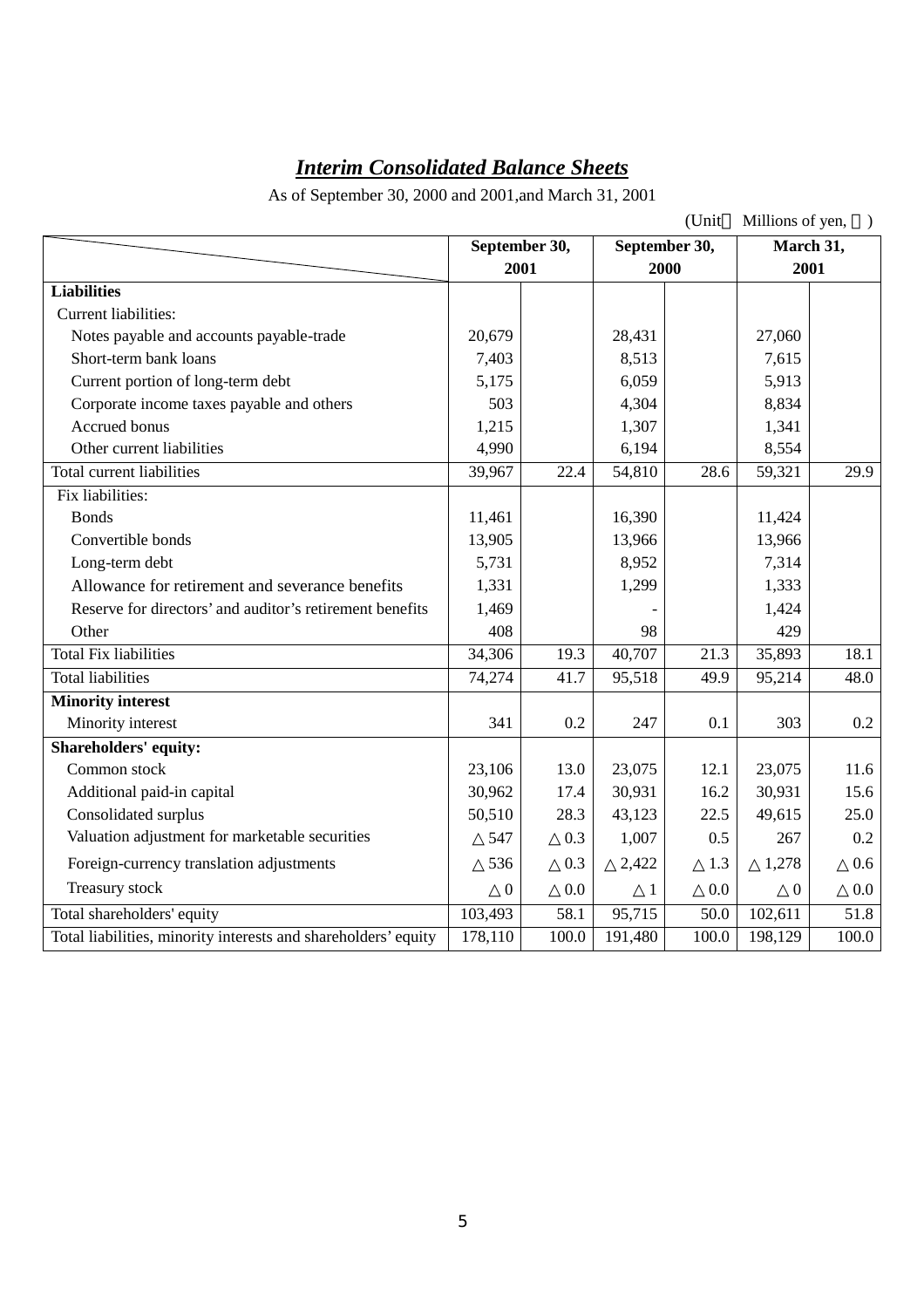# *Interim Consolidated Statements of Income*

For Six Months to September 30, 2000 and 2001,and Year Ended March 31, 2001

|                                                            |                  |                  |               | (Unit | Millions of yen, |                  |
|------------------------------------------------------------|------------------|------------------|---------------|-------|------------------|------------------|
|                                                            | September 30,    |                  | September 30, |       | March 31,        |                  |
|                                                            | 2001             |                  | 2000          |       | 2001             |                  |
| Net sales                                                  | 51,382           | 100.0            | 68,822        | 100.0 | 140,287          | 100.0            |
| Cost of sales                                              | 35,110           | 68.3             | 44,801        | 65.1  | 91.447           | 65.2             |
| Gross profit                                               | 16,272           | 31.7             | 24,021        | 34.9  | 48,839           | 34.8             |
| Sales, general and administrative expenses                 | 12,359           | 24.1             | 10,937        | 15.9  | 23,144           | 16.5             |
| Operating income                                           | 3,912            | 7.6              | 13,084        | 19.0  | 25,694           | 18.3             |
| Non-operating income:                                      | 897              | 1.8              | 762           | 1.1   | 3,175            | $\overline{2.3}$ |
| Interest income and dividend income                        | 254              |                  | 245           |       | 550              |                  |
| Foreign-exchange gain                                      | 167              |                  |               |       | 1,740            |                  |
| Equity earnings of non-consolidated subsidiaries and       | 76               |                  | 249           |       | 329              |                  |
| affiliates                                                 |                  |                  |               |       |                  |                  |
| Other                                                      | 398              |                  | 267           |       | 554              |                  |
| Non-operating expenses:                                    | $\overline{673}$ | 1.3              | 1,395         | 2.0   | 2,056            | 1.5              |
| Interest expenses                                          | 457              |                  | 579           |       | 1,139            |                  |
| Other                                                      | 215              |                  | 815           |       | 916              |                  |
| Ordinary income                                            | 4,136            | 8.1              | 12,450        | 18.1  | 26,813           | 19.1             |
| Extraordinary income                                       | 32               | 0.1              | 39            | 0.1   | 159              | 0.1              |
| Gain on sales of property and equipment                    | 32               |                  | 34            |       | 144              |                  |
| Other                                                      |                  |                  | 5             |       | 15               |                  |
| <b>Extraordinary</b> loss                                  | 737              | 1.5              | 876           | 1.3   | 2,643            | 1.9              |
| Loss on sales/disposal of property and equipment           | 89               |                  | 350           |       | 615              |                  |
| Loss on liquidation of non-consolidated subsidiaries       | 525              |                  |               |       |                  |                  |
| One-time provision for allowance for directors' and        |                  |                  |               |       | 1,308            |                  |
| auditors' retirement benefits in prior years               |                  |                  |               |       |                  |                  |
| Other                                                      | 123              |                  | 525           |       | 719              |                  |
| Income before income taxes and other                       | 3,431            | 6.7              | 11,614        | 16.9  | 24,330           | 17.3             |
| Corporate income taxes, residence taxes and business taxes | 675              | 1.3              | 4,556         | 6.6   | 11,750           | 8.3              |
| Adjustment of corporate income taxes and other             | 868              | 1.7              | 63            | 0.1   | 1,861            | 1.3              |
| Minority interest in income of consolidated subsidiaries   | 37               | 0.1              | 65            | 0.1   | 124              | 0.1              |
| Net income                                                 | 1,850            | $\overline{3.6}$ | 6,928         | 10.1  | 14,316           | 10.2             |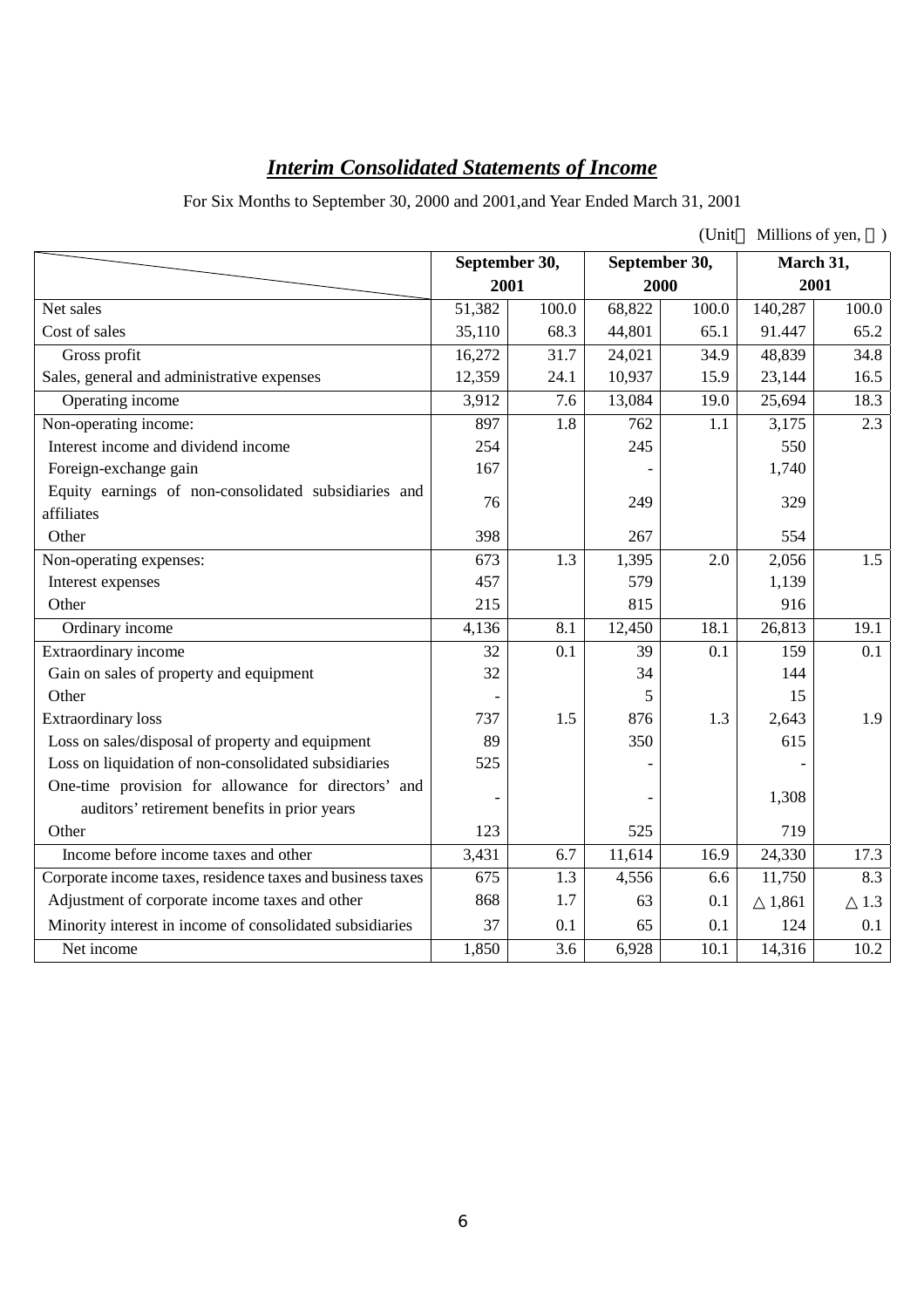# *Interim Consolidated Statements of Retained Earnings*

For Six Months to September 30, 2000 and 2001,and Year Ended March 31, 2001

|                                                               | September 30,<br>2001 | September 30,<br><b>2000</b> | March 31,<br>2001 |
|---------------------------------------------------------------|-----------------------|------------------------------|-------------------|
| Consolidated retained earnings at beginning of<br>period      | 49,615                | 37,109                       | 37,109            |
| Decrease in consolidated retained earnings                    | 955                   | 914                          | 1,810             |
| Cash dividends                                                | 895                   | 884                          | 1,780             |
| Bonuses to directors                                          | 60                    | 30                           | 30                |
| Net income                                                    | 1,850                 | 6,928                        | 14,316            |
| Balance of consolidated retained earnings at end of<br>period | 50,510                | 43,123                       | 49,615            |

(Unit Millions of yen)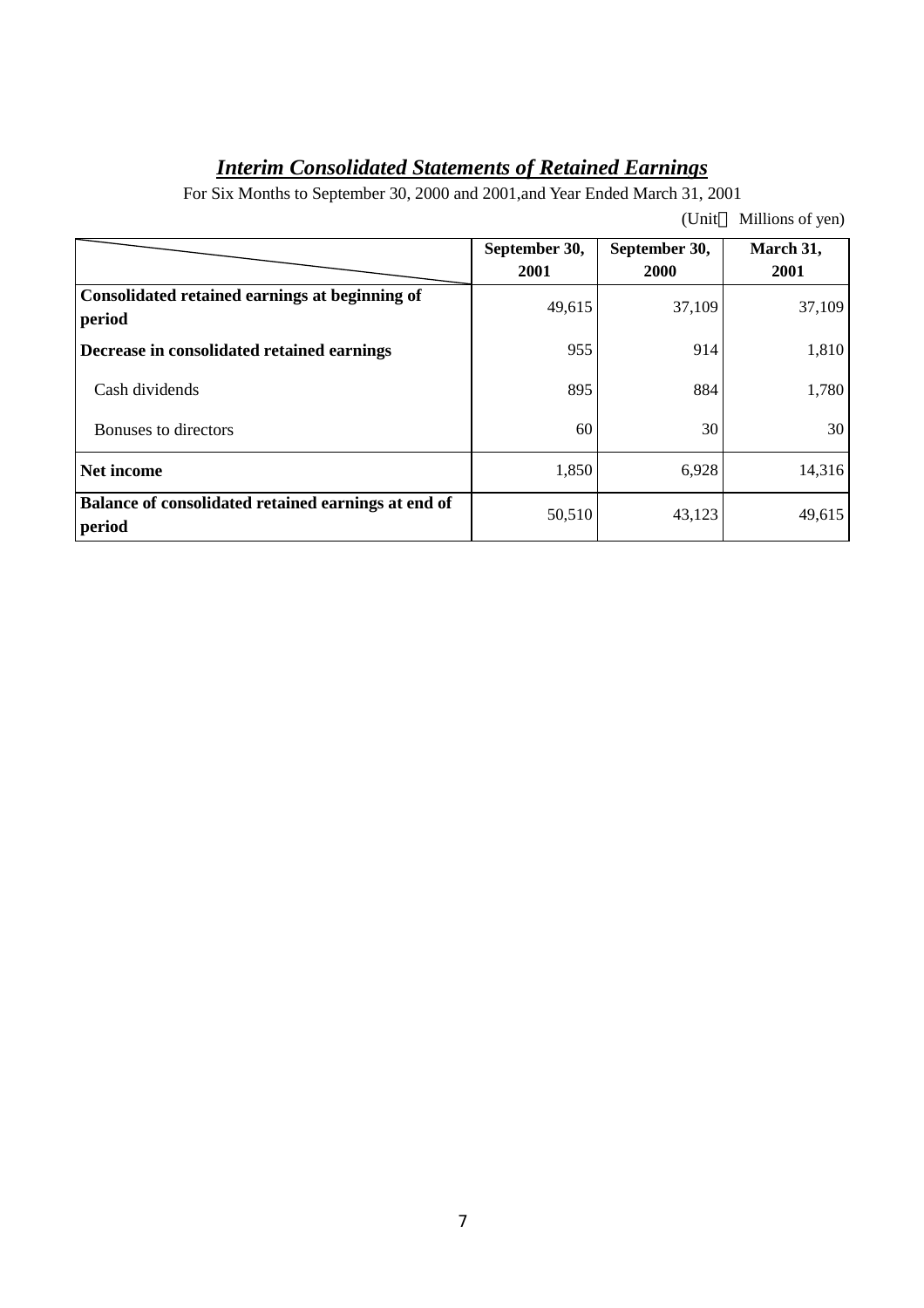# *Interim Consolidated Statements of Cash Flows*

For Six Months to September 30, 2000 and 2001,and Year Ended March 31, 2001

|                                                                        |               | (Unit         | Millions of yen) |
|------------------------------------------------------------------------|---------------|---------------|------------------|
|                                                                        | September 30, | September 30, | March 31,        |
|                                                                        | 2001          | 2000          | 2001             |
| <b>I</b> . Cash Flows from operating activities                        |               |               |                  |
| Income before income tax and minority interests                        | 3,431         | 11,614        | 24,330           |
| Depreciation and amortization                                          | 2,800         | 2,652         | 5,812            |
| Loss on sales or disposal of property and equipment                    | 56            | 315           | 471              |
| (Increase)/Decrease in allowance for bad debts                         | 42            | 556           | 2,352            |
| Interest and dividend income                                           | 254           | 245           | 550              |
| Interest expenses                                                      | 457           | 579           | 1,139            |
| Foreign exchange gain (loss)                                           | 21            | 10            | 379              |
| Equity earnings of unconsolidated subsidiaries and affiliates          | 76            | 249           | 329              |
| (Increase)/Decrease in accounts and trade receivables                  | 13,494        | 10,468        | 9,831            |
| (Increase)/Decrease in inventories                                     | 1,468         | 4,427         | 5,556            |
| Increase in accounts and notes payable                                 | 6,634         | 4,055         | 1,649            |
| Other                                                                  | 298           | 1,019         | 397              |
| Subtotal                                                               | 14,977        | 12,230        | 30,618           |
| Interest income and dividend income received                           | 255           | 281           | 586              |
| Interest expenses paid                                                 | 434           | 606           | 1,260            |
| Income taxes paid                                                      | 8,936         | 4,162         | 6,940            |
| Net cash provided by operating activities                              | 5,862         | 7,742         | 23,003           |
| <b>II</b> . Cash Flows from investing activities                       |               |               |                  |
| Payments for purchases of short-term investments in securities         | 999           | 998           | 1,548            |
| Proceeds from sales of short-term investments in securities            | 985           | 3,384         | 4,286            |
| Payments for purchases of property, plants and equipment               | 7,647         | 4,008         | 11,076           |
| Proceeds from sales of property, plants and equipment                  | 25            | 561           | 1,286            |
| Payments for purchases of long-term investments in securities          | 360           | 60            | 249              |
| Proceeds from sales of long-term investments in securities             | 276           | 75            | 131              |
| Increase in short-term loans                                           | 175           | 496           | 688              |
| Collection of short-term loans receivable                              | 182           | 390           | 536              |
| Net cash provided by investing activities                              | 7,713         | 1,152         | 7,321            |
| <b>III.</b> Cash Flows from financing activities                       |               |               |                  |
| Increase/(Decrease) in short-term bank loans                           | 308           | 4,171         | 5,178            |
| Borrowings of long-term debt                                           | 1,160         |               | 900              |
| Repayments of long-term debt                                           | 3,573         | 2,489         | 5,172            |
| Redemption of bonds                                                    |               | 9,770         | 14,855           |
| Proceeds from issuance of bonds                                        |               | 2,617         | 2,704            |
| Cash dividends                                                         | 895           | 890           | 1,783            |
| Other                                                                  | $\Omega$      | $\theta$      |                  |
| Net cash provided by (used for) financing activities                   | 3,617         | 14,704        | 23,384           |
| <b>IV.</b> Effect of exchange-rate change on cash and cash equivalents | 359           | 33            | 884              |
| V. Net increase in cash and cash equivalents                           | 5,108         | 8,146         | 6,818            |
| VI. Cash and cash equivalents at the beginning of the period           | 52,047        | 58,866        | 58,866           |
| VII. Cash and cash equivalents at the end of the period                | 46,939        | 50,719        | 52,047           |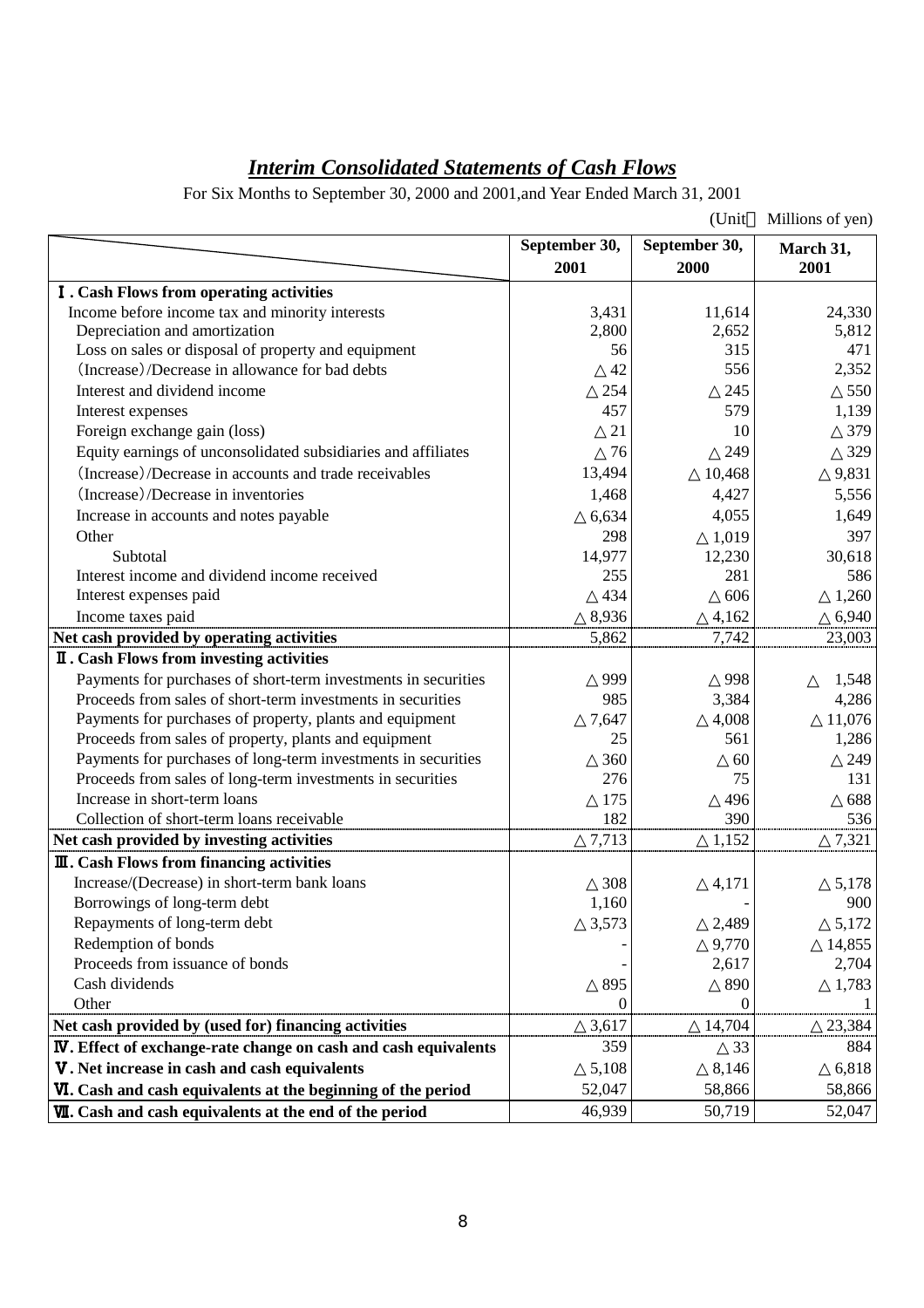## *Basis for Presenting Interim Consolidated Financial Statements*

## 1. *Scope of Consolidation*

## **(1) The consolidated subsidiaries: 13**

THK the "Company" had 21 subsidiaries as of September 30, 2001. The consolidated financial statements include the accounts of the Company and its 13 subsidiaries.

The 13 major subsidiaries, which have been consolidated with the Company, were as follows:

Talk System Co., Ltd., Beldex Corporation, THK Yasuda Co., Ltd., THK Holdings of America, L.L.C., THK America, Inc., THK Manufacturing of America, Inc., THK Europe B.V., THK G.m.b.H., THK Manufacturing of Europe S.A.S., PGM Ballscrews Ltd., PGM Ballscrews Ireland Ltd., THK International Finance (UK) Ltd., and THK TAIWAN CO., LTD. THK and these consolidated subsidiaries as the "Companies"

## **(2) The eight non-consolidated subsidiaries**

 The accounts of the remaining eight non-consolidated subsidiaries, including Nihon Slide Kogyo Co., Ltd., are insignificant, meaning that these accounts have not been consolidated with the Company since the combined assets, net sales, net income and retained earnings of these companies, in the aggregate, were not significant in relation to those of the Companies.

## *2. Accounting for Investments in Unconsolidated Subsidiaries and Affiliates*

## **(1) The equity method was applied only to the investments in Daito Seiki Co., Ltd.**

The Company had four affiliates as of September 30,2001. However, the equity method was applied only to the investments in Daito Seiki Co., Ltd., since the investments in the unconsolidated subsidiaries and the remaining affiliates would not have a material effect on consolidated net income and retained earnings in the consolidated financial statements, had they been accounted for using the equity method.

## **(2) Eight non-consolidated subsidiaries and three affiliate were not accounted for by the equity method.**

Eight non-consolidated subsidiaries, including Nihon Slide Kogyo Co., Ltd., and three affiliates, including Samick LMS Co., Ltd., were not accounted for by the equity method. These subsidiaries and affiliates were excluded from the equity method of accounting due to their immaterial effect on the consolidated results.

## *3. Fiscal year of consolidated subsidiaries*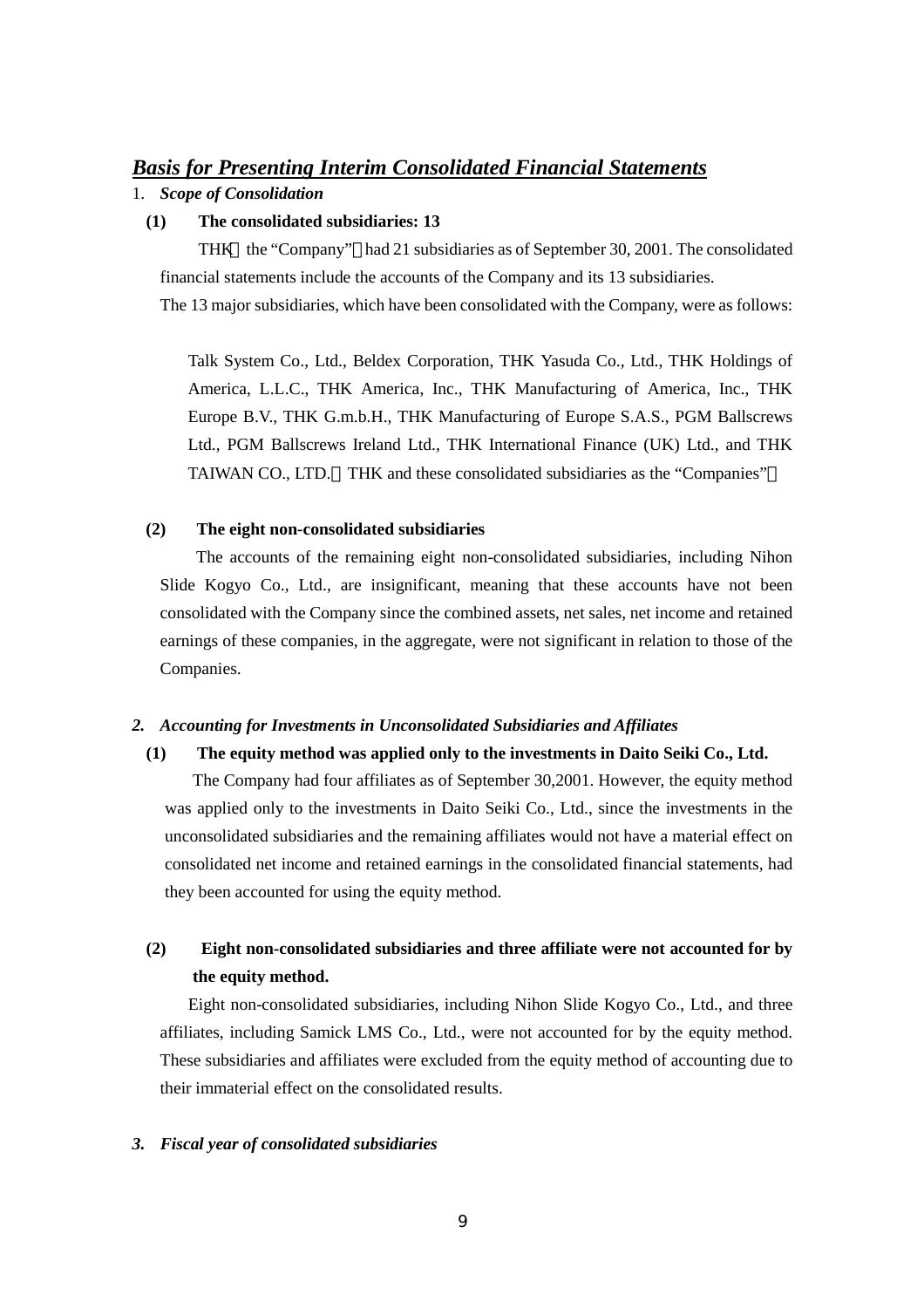THK Holdings of America, L.L.C., THK America, Inc., THK Manufacturing of America, Inc., THK Europe B.V., THK G.m.b.H., THK Manufacturing of Europe S.A.S., THK International Finance (UK) Ltd., PGM Ballscrews Ltd., PGM Ballscrews Ireland Ltd. and THK TAIWAN CO., LTD. close their books of account for the interim period on June 30. Necessary adjustments are made in order to consolidate financial statements for relevant transactions conducted during the period.

## *4. Summary of Significant Accounting Policies*

### **(1) Evaluation of significant assets**

A) Investments in securities

Other investments listed on stock exchanges were stated at fair market value as of the year-end balance-sheet date, with the sale price computed via the moving-average method. Other investments unlisted were stated at cost via the moving-average method. Derivatives are stated at fair market value. Money trusts for the purpose of trading were stated at fair market value.

B) Inventories

| Company Name                       | <b>Asset Evaluation Method</b> | <b>Evaluation Standard</b> |
|------------------------------------|--------------------------------|----------------------------|
| Parent company                     | Weighted average cost          | Cost basis                 |
| Talk System Co., Ltd.              | Weighted average cost          | Cost basis                 |
| <b>Beldex Corporation</b>          | Actual cost                    | Cost basis                 |
| THK Yasuda Co., Ltd.               | Weighted average cost          | Cost basis                 |
| THK America, Inc.                  | First-in first-out             | Lower of cost or market    |
| THK Manufacturing of America, Inc. | First-in first-out             | Lower of cost or market    |
| THK Europe B.V.                    | Moving average                 | Lower of cost or market    |
| THK G.m.b.H.                       | Moving average                 | Lower of cost or market    |
| PGM Ballscrews Ltd.                | First-in first-out             | Lower of cost or market    |
| PGM Ballscrews Ireland Ltd.        | First-in first-out             | Lower of cost or market    |
| THK TAIWAN CO., LTD                | Moving average                 | Lower of cost or market    |

### **(2) Depreciation and amortization**

Depreciation of plants and equipment was computed in principal by using declining-balance method. However, depreciation of property and buildings (excluding building fixtures) acquired after April 1, 1998, was computed using the straight-line method.

The amortization of intangible assets is computed in principal via the straight-line method, in accordance with the Corporate Tax Law of Japan. However, software for internal use is amortized over its estimated useful life of five years on a straight-line basis.

### **(3) Deferred charges**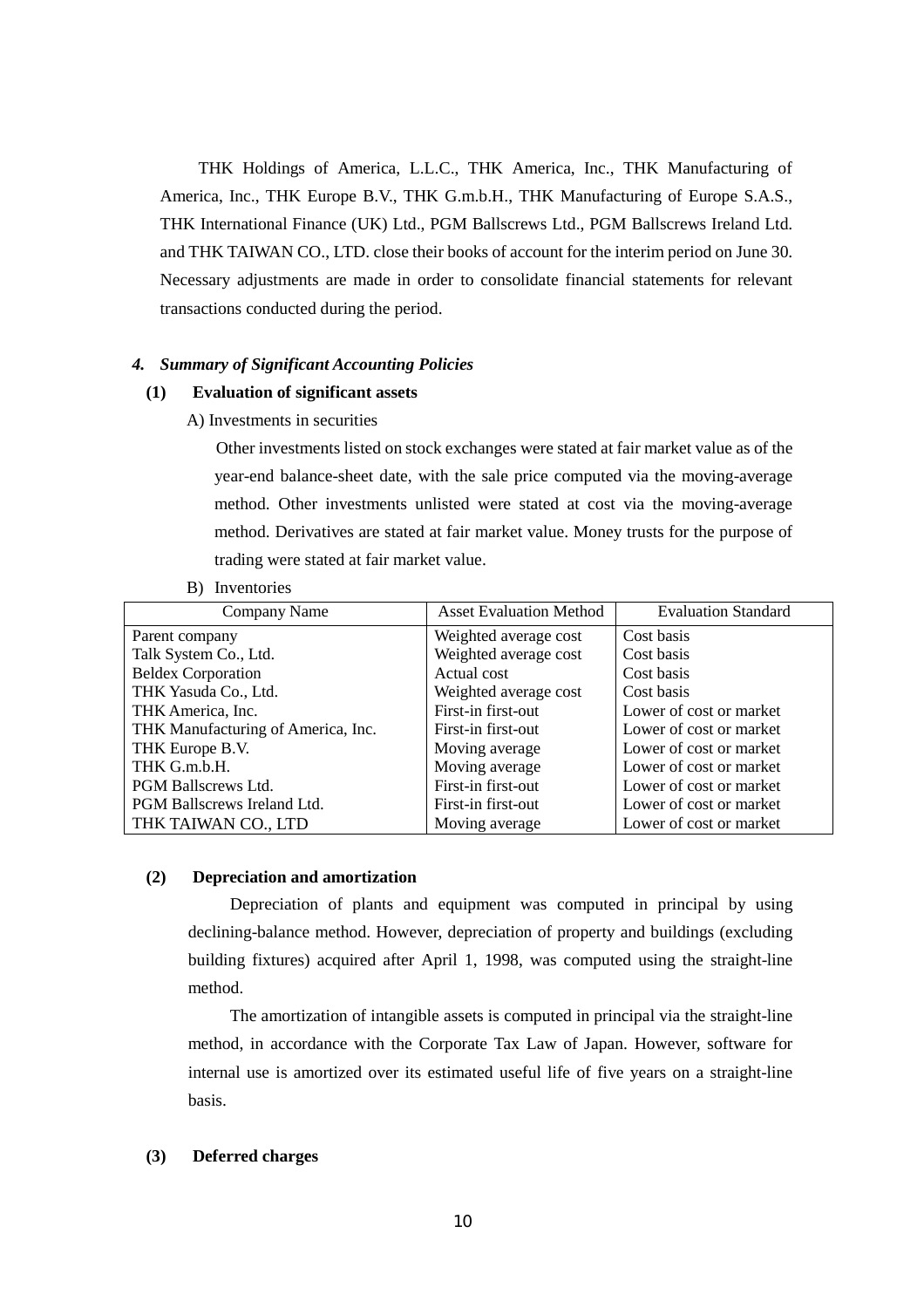Bond-issuance expenses were recognized in total when incurred.

Premiums to the book value of issued bonds were amortized via the straight-line method during the period until maturity.

### **(4) Leases**

The operating-lease accounting method, except lease agreements that stipulate the transfer of ownership of leased property to the lessee, accounted for financial leases.

### **(5) Basis for recording significant allowances**

a. Allowance for bad debts:

To prepare against credit losses, the allowance for bad debts was recorded. For bad loans, the allowance for bad debts was recorded based on financial evaluations of individual borrowers. For other loans, the allowance was calculated based on historical loss ratios.

b. Accrued bonus:

To prepare for bonus payments to employees, an amount allocable to the fiscal year under review, based on the estimated amount of future payments was provided.

c. Allowance for retirement and severance benefits:

To prepare for retirement and severance benefits to employees, future benefit obligations less fair value of pension assets at the fiscal year end were recorded as reserves for retirement and severance benefits. The difference arising from the change in accounting standards in total is accounted for as expenses, and the actuarial differences were equally divided over a certain number of years (10 years) within the period of average remaining years of service of employees, and was accounted for as expenses.

d. Allowance for directors' and auditors' retirement benefits:

To prepare for retirement benefits to directors and auditors, an estimated amount of required payment at the interim fiscal year end, based on internal rules for directors and auditors, was provided.

### **(6) Hedge Accounting**

a. Method of hedge accounting:

Of interest-swap transactions, those meeting the conditions for special treatment were treated accordingly.

b. Means of hedging and hedged items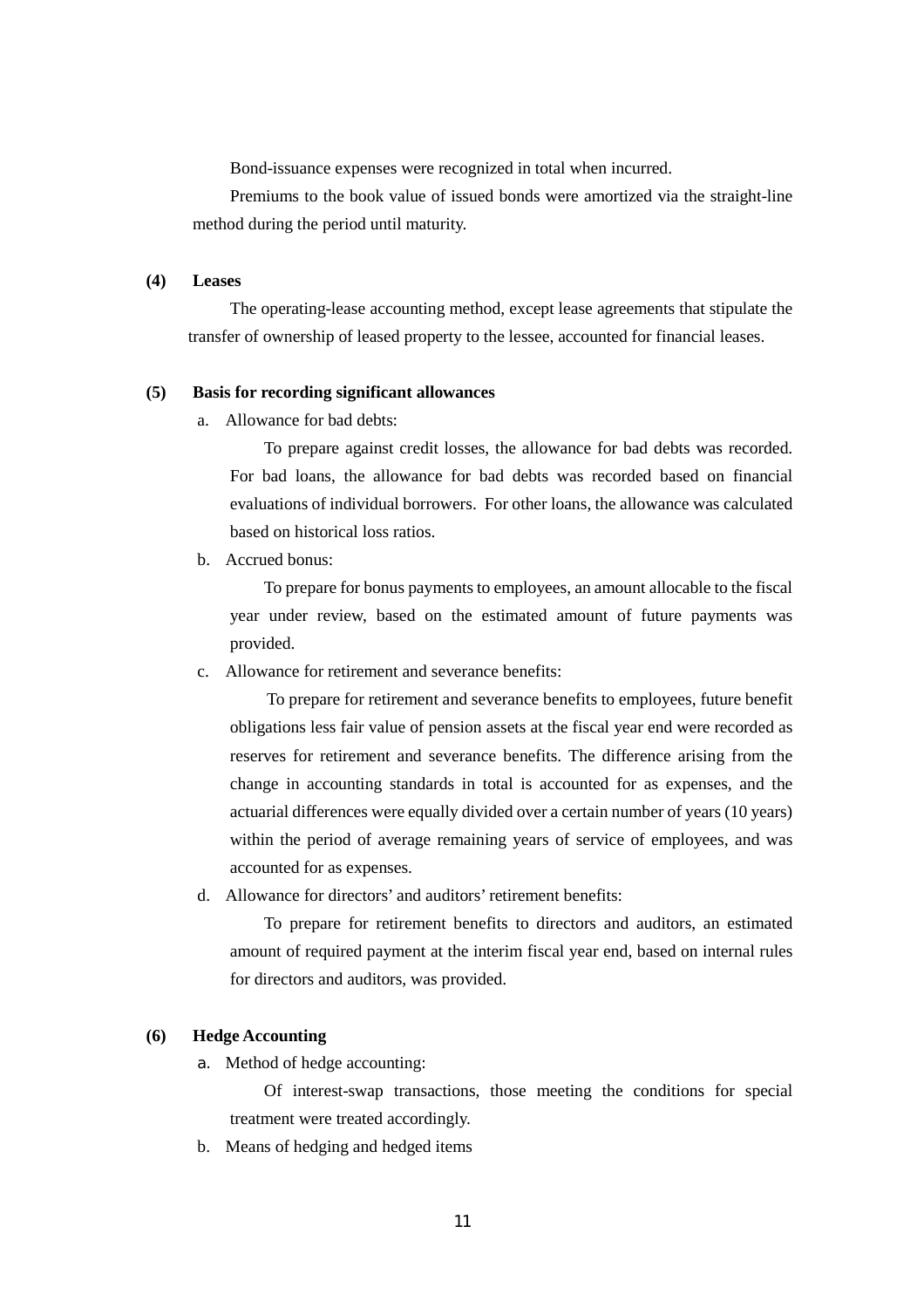Interest swaps: Fluctuating interest on borrowing.

c. Policy for hedge transactions:

Hedge transactions relating to interest were entered basically for the purpose of avoiding risks of market fluctuations in interest.

d. Method of evaluating hedge effectiveness:

The evaluation of hedge effectiveness was omitted, since hedge accounting applies only to those interest-swap transactions that meet the conditions for special treatment.

## **(7) Treatment of national and local consumption taxes**

The tax-exclusion accounting method was applied.

## *5. Scope of Funds on Statements of Interim Consolidated Cash Flows*

Cash and cash equivalents included deposits that easily withdrawn and converted to cash, along with short-term investments maturing within three months of their acquisition that were not subject to significant price risk.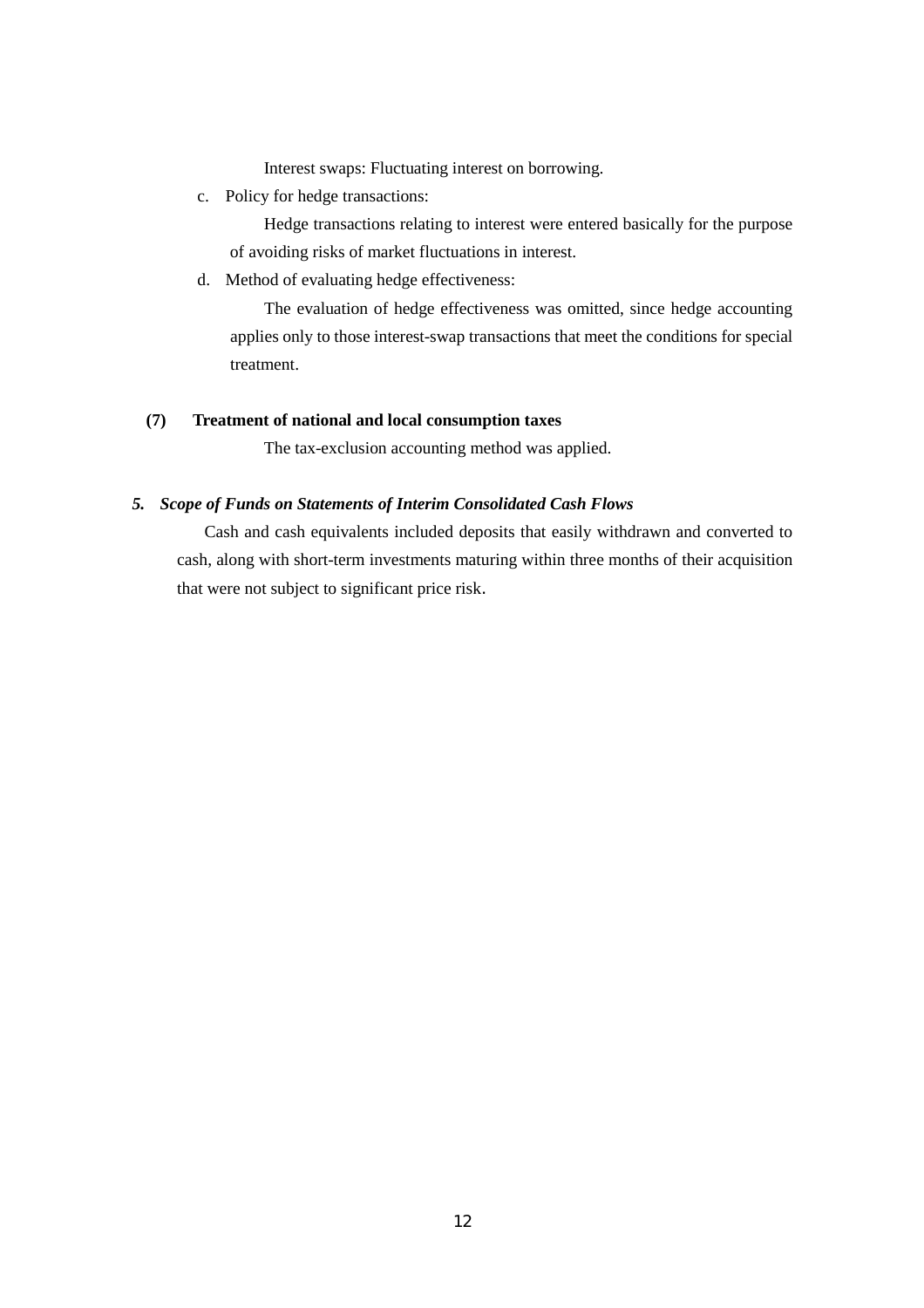## **Notes**

## **[Interim Consolidated Balance Sheets]**

|                                                                  | September 30, 2001           | September 30, 2000      | March 31, 2001     |
|------------------------------------------------------------------|------------------------------|-------------------------|--------------------|
| 1. Accumulated depreciation of<br>property, plants and equipment | $\frac{1}{2}$ 59,187 million | $456,692$ million       | $457,512$ million  |
| 2. Discounts on notes receivable                                 | $\frac{1}{2}$ 1,774 million  | ¥2,922 million          | $42,581$ million   |
| 3. Liabilities for guarantee, etc.                               |                              |                         |                    |
| Liabilities for guarantee                                        | $\frac{1}{2}$ 453 million    | $4167$ million          | $4410$ million     |
| Guarantee engagement, etc.                                       | $\frac{1}{2}$ 200 million    | ¥750 million            | $4370$ million     |
| 4. Contingent liabilities with                                   |                              |                         |                    |
| respect to debt assumption                                       | $\frac{1}{2}$ 5,057 million  | $\frac{1}{2}$ - million | $45,114$ million   |
| contract of bonds                                                |                              |                         |                    |
|                                                                  | $\angle 0$ million           | $\angle 1$ million      | $\angle 0$ million |
| 5. Amount of treasury stocks                                     | 22 shares                    | 272 shares              | 72 Shares          |

## **[Interim Consolidated Statements of Cash Flows]**

1. The connection between cash and cash equivalents at end of the period and accounts of consolidated balance sheets

|                                                     | September 30, 2001           | September 30, 2000           | March 31, 2001               |
|-----------------------------------------------------|------------------------------|------------------------------|------------------------------|
|                                                     |                              |                              |                              |
| Cash on hand and in banks                           | $\frac{1}{2}$ 35,174 million | $\frac{1}{2}$ 41,353 million | $\frac{1}{2}$ 40.760 million |
| Short-term investments in securities                | $\frac{1}{2}$ 8.761 million  | $\frac{1}{2}$ 6,366 million  | $\frac{1}{2}$ 8.287 million  |
| Short-term loans                                    | $\frac{1}{2}$ 4,218 million  | $\frac{1}{2}$ 4,546 million  | $\frac{1}{2}$ 4,679 million  |
| Total                                               | $\frac{1}{2}$ 48.153 million | $\frac{1}{2}$ 52,266 million | $\frac{1}{2}$ 53,727 million |
| Short-term investments<br>in securities, except MMF | $\frac{1}{2}$ 999 million    | $\frac{1}{2}$ 998 million    | $\frac{1}{2}$ 999 million    |
| Short-term loans, except repurchase<br>agreement    | $\frac{1}{2}$ 215 million    | $\frac{1}{2}$ 548 million    | $\frac{1}{2}$ 680 million    |
| Cash and cash equivalents                           | $\frac{1}{2}$ 46,939 million | $\frac{1}{2}$ 50,719 million | $\frac{1}{2}$ 52,047 million |
|                                                     |                              |                              |                              |

## 2. Significant non-capital transactions

|                                                         | September 30, 2001       | September 30, 2000       | March 31, 2001           |
|---------------------------------------------------------|--------------------------|--------------------------|--------------------------|
| Conversion of convertible bonds                         |                          |                          |                          |
| stock by<br>Increase in<br>common<br>conversion         | $\frac{1}{2}$ 30 million | $\frac{1}{2}$ 33 million | $\frac{1}{2}$ 33 million |
| Increase in additional paid-in capital<br>by conversion | $\frac{1}{2}$ 30 million | $\frac{1}{2}$ 33 million | $\frac{1}{2}$ 33 million |
| Decrease in convertible bonds by<br>conversion          | $\frac{1}{2}$ 61 million | $\frac{1}{2}$ 67 million | $\frac{1}{2}$ 67 million |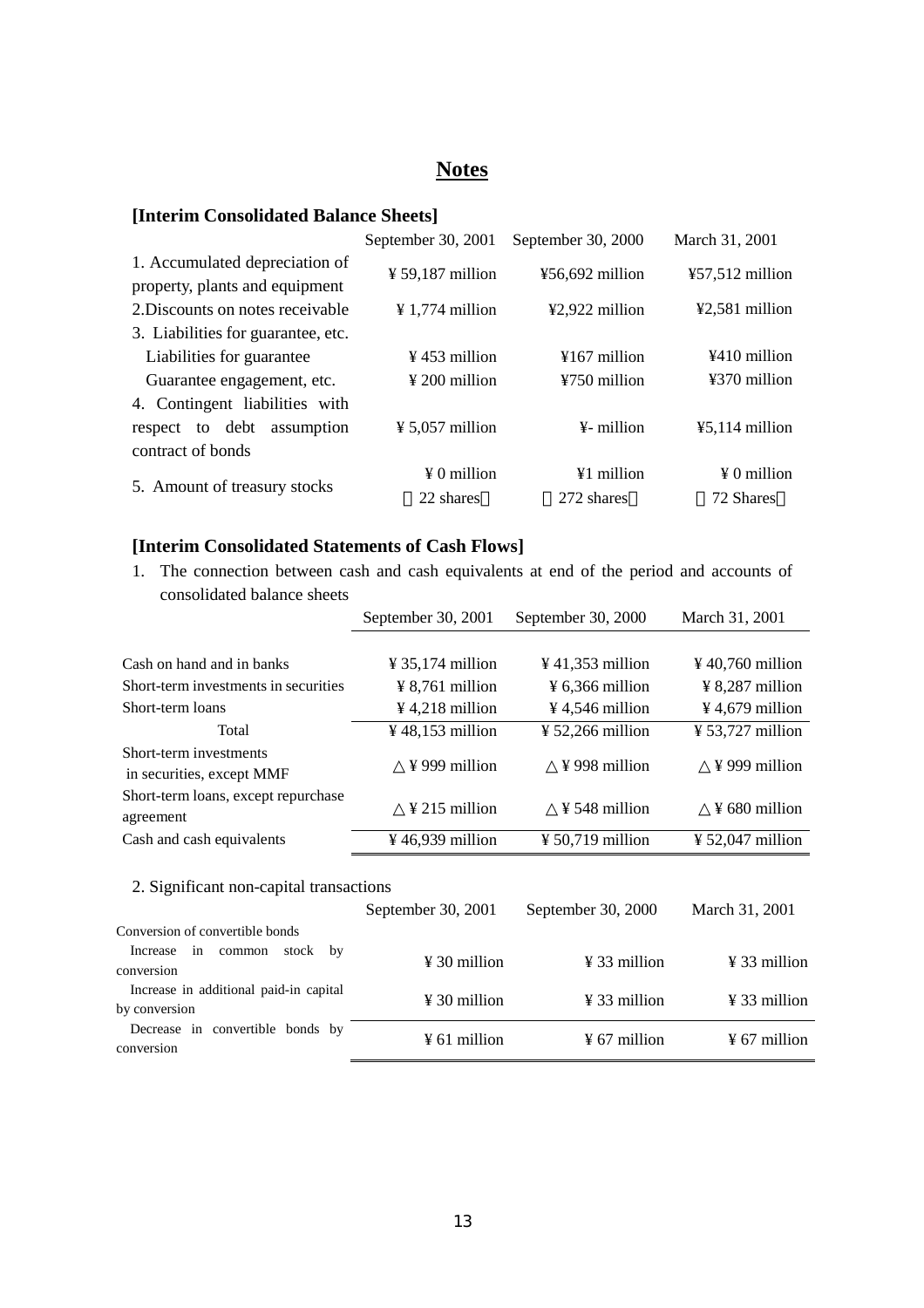## [**Lease Transactions]**

- 1. Financial leases, except for lease agreements that stipulate the transfer of ownership of leased property to the lessee
- (1) Acquisition costs, accumulated depreciation and net leased property at end of period

|                                                                                               | September 30, 2001<br>September 30, 2000 |                          | March 31, 2001              |  |  |  |
|-----------------------------------------------------------------------------------------------|------------------------------------------|--------------------------|-----------------------------|--|--|--|
|                                                                                               | Machinery and                            | Machinery and            | Machinery and               |  |  |  |
|                                                                                               | equipment                                | equipment                | equipment                   |  |  |  |
| Acquisition costs                                                                             | ¥ 68 million                             | ¥68 million              | ¥68 million                 |  |  |  |
| Accumulated depreciation                                                                      | $¥$ 41 million                           | ¥30 million              | ¥36 million                 |  |  |  |
| Net leased property                                                                           | ¥ 26 million                             | ¥37 million              | ¥32 million                 |  |  |  |
|                                                                                               |                                          |                          |                             |  |  |  |
|                                                                                               | Other                                    | Other                    | Other                       |  |  |  |
| Acquisition costs                                                                             | $\frac{1}{2}$ 2,983 million              | ¥3,015 million           | ¥3,024 million              |  |  |  |
| Accumulated depreciation                                                                      | ¥ 1,256 million                          | ¥1,019 million           | $¥1,005$ million            |  |  |  |
| Net leased property                                                                           | ¥ 1,726 million                          | ¥1,996 million           | ¥2,018 million              |  |  |  |
|                                                                                               |                                          |                          |                             |  |  |  |
|                                                                                               | Intangible fix assets                    | Intangible fix assets    | Intangible fix assets       |  |  |  |
| Acquisition costs                                                                             | ¥ 71 million                             | ¥ 122 million            | $\frac{1}{2}$ 40 million    |  |  |  |
| Accumulated amortization                                                                      | $\frac{1}{2}$ 12 million                 | ¥98 million              | ¥4 million                  |  |  |  |
| Net leased property                                                                           | $\frac{1}{2}$ 59 million                 | $\frac{1}{2}$ 24 million | ¥ 35 million                |  |  |  |
|                                                                                               |                                          |                          |                             |  |  |  |
|                                                                                               | Total                                    | Total                    | Total                       |  |  |  |
| Acquisition costs                                                                             | $\frac{1}{2}$ 3,123 million              | ¥3,207 million           | $\frac{1}{2}$ 3,132 million |  |  |  |
| Accumulated depreciation                                                                      | $\frac{1}{2}$ 1,310 million              | ¥1,148 million           | $\frac{1}{2}$ 1,046 million |  |  |  |
| Net leased property                                                                           | $¥ 1,813$ million                        | ¥2,058 million           | $\frac{1}{2}$ 2,086 million |  |  |  |
| Note: The amounts of acquisition costs and future minimum lease nayments under finance leases |                                          |                          |                             |  |  |  |

Note: The amounts of acquisition costs and future minimum lease payments under finance leases include the portion of imputed interest expense.

(2) Future minimum lease payments under finance leases

|                     | September 30, 2001          | September 30, 2000          | March 31, 2001              |
|---------------------|-----------------------------|-----------------------------|-----------------------------|
| Due within one year | $\frac{1}{2}$ 611 million   | $\frac{1}{2}$ 630 million   | $\frac{1}{2}$ 653 million   |
| Due after one year  | $\frac{1}{201}$ million     | $\angle 1.428$ million      | $\angle 1.433$ million      |
| Total               | $\frac{1}{2}$ 1,813 million | $\frac{1}{2}$ 2,058 million | $\frac{1}{2}$ 2,086 million |

Note: The amounts of acquisition costs and future minimum lease payments under finance leases include the portion of imputed interest expense.

(3) Lease payments and implied depreciation

|                |                           | September 30, 2001 September 30, 2000 | March 31, 2001            |
|----------------|---------------------------|---------------------------------------|---------------------------|
| Lease payments | $\frac{1}{2}$ 354 million | $\angle 315$ million                  | $\frac{1}{2}$ 637 million |
| Depreciation   | $\frac{1}{2}$ 354 million | $\angle 315$ million                  | $\frac{1}{2}$ 637 million |

(4) Depreciation

Depreciation was computed via the straight-line method.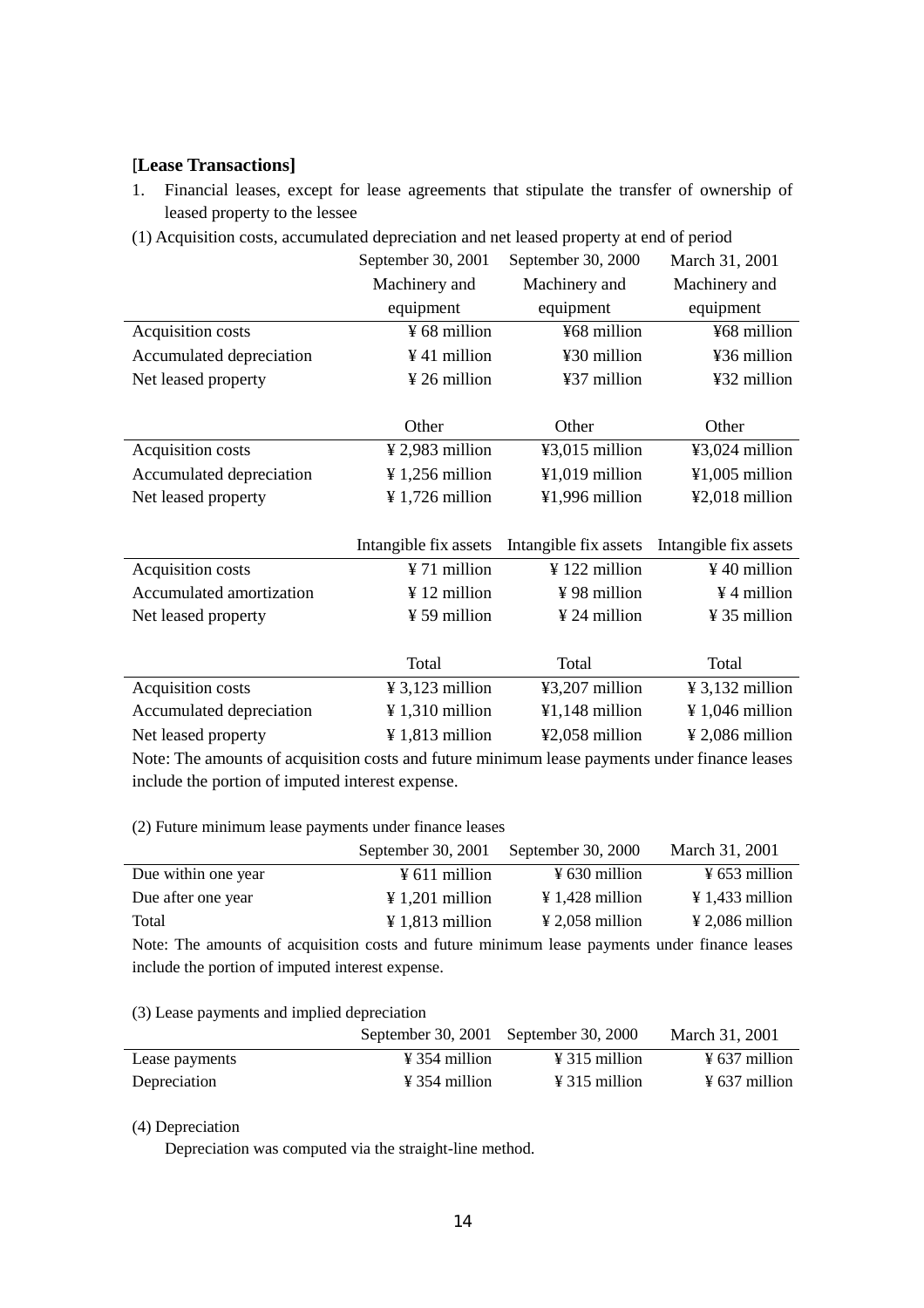## 2. Transactions of operating leases

Future minimum lease payments under operating leases

|                     | September 30, 2001        | September 30, 2000        | March 31, 2001              |
|---------------------|---------------------------|---------------------------|-----------------------------|
| Due within one year | $\frac{1}{2}$ 493 million | $\frac{1}{2}$ 249 million | $\frac{1}{2}$ 416 million   |
| Due after one year  | $\angle 2,125$ million    | $\angle 1.074$ million    | $\frac{1}{2}$ 1,777 million |
| Total               | $\angle 2,618$ million    | $\angle 1.324$ million    | $\frac{1}{2}$ 2,193 million |

### **[Segment Information]**

### (1) Industry Segment Information

 Given the fact that the sales, operating income and assets of the machinery parts segment amounted to more than 90 percent of total sales, total operating income and total assets of the Company and consolidated subsidiaries, it was not required that industry segment information be disclosed. The Company and consolidated subsidiaries were operating in one industry segment that being the production and sales of linear motion systems.

## (2) Geographical Segment Information

The net sales of the Companies for the six months to September 30, 2001 and 2000,and the year ended March 31,2001 classified by geographic segments are summarized as follows: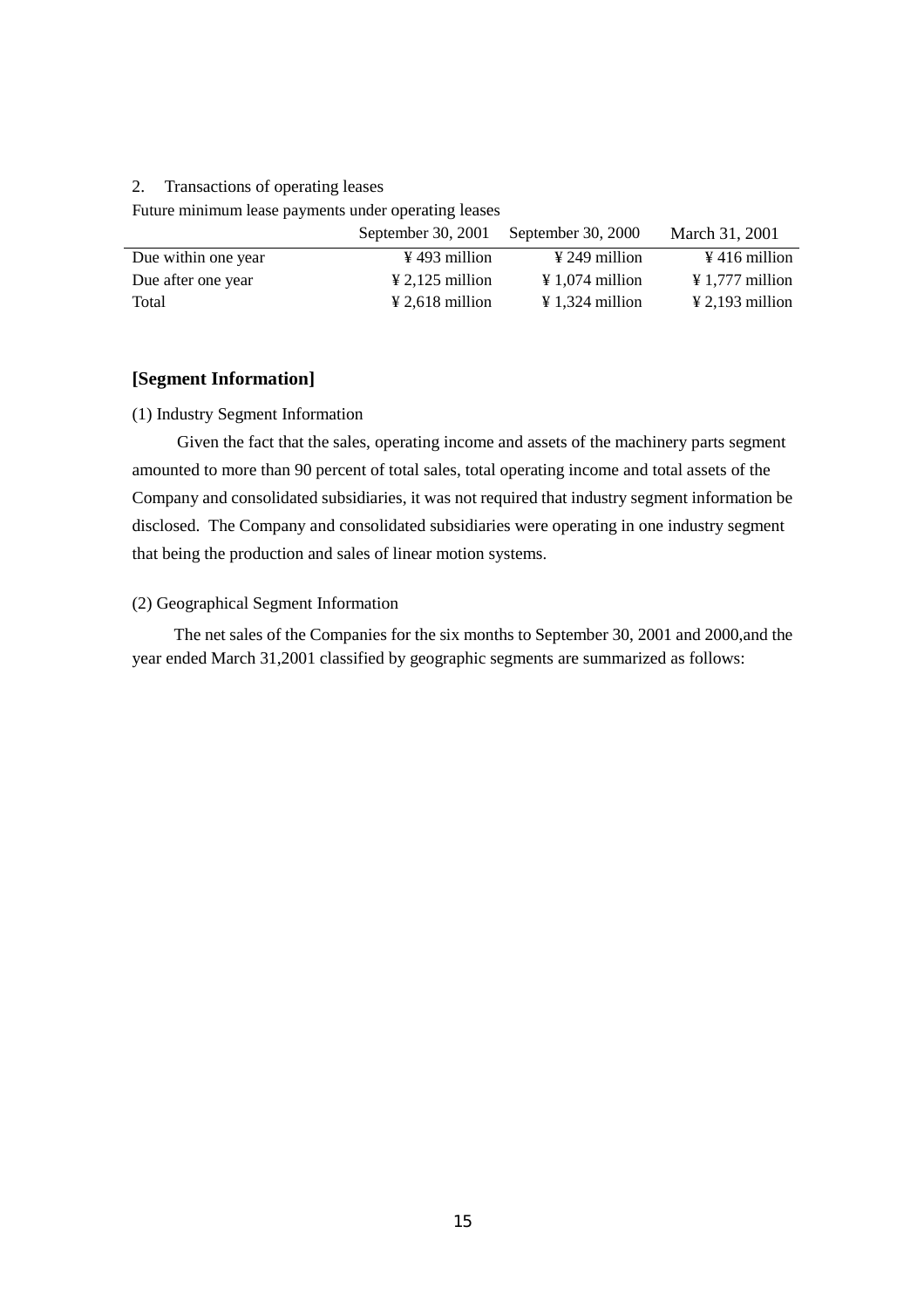| [Six months to September 30,2001] |        |         |        |                          |        | (Millions of yen)                        |              |
|-----------------------------------|--------|---------|--------|--------------------------|--------|------------------------------------------|--------------|
|                                   | Japan  | America | Europe | Asia<br>and other        | Total  | Elimination<br>or<br>corporate<br>assets | Consolidated |
| Net sales:                        |        |         |        |                          |        |                                          |              |
| <b>Customers</b>                  | 35.961 | 6.807   | 7.608  | 1.005                    | 51.382 |                                          | 51,382       |
| Inter-segment                     | 6.826  | 109     | 67     | $\overline{\phantom{0}}$ | 7.003  | (7,003)                                  |              |
| Total                             | 42.788 | 6.916   | 7.675  | 1.005                    | 58.385 | (7,003)                                  | 51,382       |
| Operating expenses                | 39,558 | 6,436   | 7.562  | 972                      | 54.530 | (7,060)                                  | 47,469       |
| Operating income                  | 3,229  | 479     | 113    | 33                       | 3,855  | 57                                       | 3,912        |

## [Six months to September 30, 2000] (Millions of yen)

|                    |        |         | Elimination |                          |        |           |              |
|--------------------|--------|---------|-------------|--------------------------|--------|-----------|--------------|
|                    | Japan  | America | Europe      | Asia                     | Total  | or        | Consolidated |
|                    |        |         |             | and other                |        | corporate |              |
|                    |        |         |             |                          |        | assets    |              |
| Net sales:         |        |         |             |                          |        |           |              |
| Customers          | 54,757 | 7,518   | 5.525       | 1.021                    | 68.822 |           | 68.822       |
| Inter-segment      | 8.663  | 228     | 71          | $\overline{\phantom{0}}$ | 8.962  | (8,962)   |              |
| Total              | 63.421 | 7.746   | 5.596       | 1.021                    | 77.785 | (8,962)   | 68.822       |
| Operating expenses | 52,191 | 6.821   | 5,070       | 1.047                    | 65,131 | (9,392)   | 55,738       |
| Operating income   | 11,229 | 924     | 525         | $\triangle$ 25           | 12,654 | 429       | 13,084       |

## [Year ended March 31, 2001] (Millions of yen)

|                    |         |         |        |           |         | Elimination              |              |
|--------------------|---------|---------|--------|-----------|---------|--------------------------|--------------|
|                    | Japan   | America | Europe | Asia      | Total   | or                       | Consolidated |
|                    |         |         |        | and other |         | corporate                |              |
|                    |         |         |        |           |         | assets                   |              |
| Net sales:         |         |         |        |           |         |                          |              |
| <b>Customers</b>   | 111.640 | 15,610  | 10.994 | 2,041     | 140,287 | $\overline{\phantom{0}}$ | 140,287      |
| Inter-segment      | 18,985  | 403     | 128    |           | 19.517  | (19,517)                 |              |
| Total              | 130,626 | 16,014  | 11,122 | 2.041     | 159,804 | (19,517)                 | 140,287      |
| Operating expenses | 107.771 | 14.144  | 10.458 | 2,038     | 134.413 | (19,820)                 | 114,592      |
| Operating income   | 22,855  | 1,869   | 664    |           | 25,391  | 303                      | 25,694       |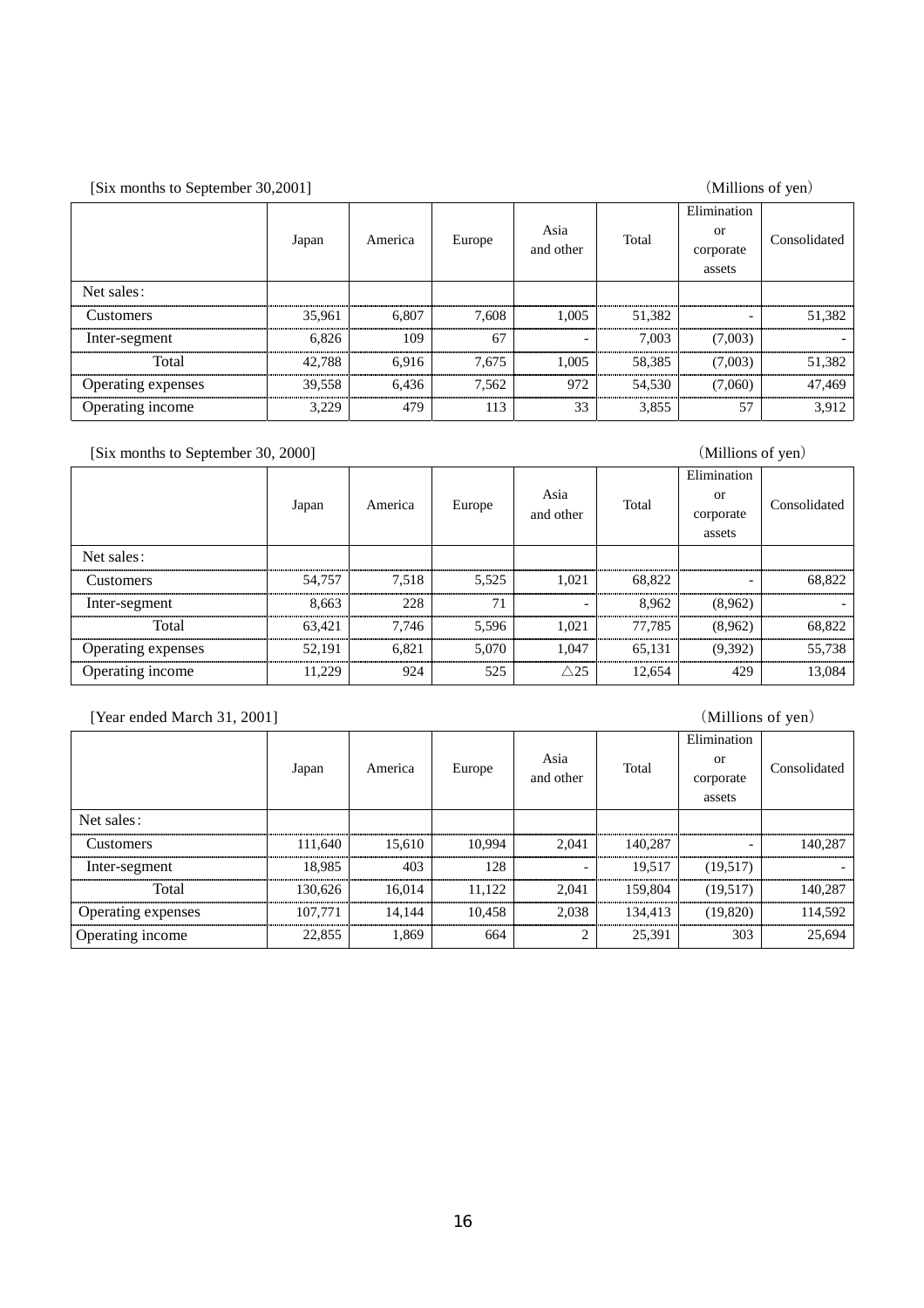## (3) Export Sales and Sales by Overseas Subsidiaries

The overseas sales of the Companies (referring to the amounts of exports made by Company plus sales by overseas consolidated subsidiaries) for the six months to September 30, 2000 and 2001, and the year ended March 31, 2001 were summarized as follows:

|                                   |                                  | Millions of yen                  |                   |         |  |
|-----------------------------------|----------------------------------|----------------------------------|-------------------|---------|--|
|                                   |                                  | Six months to September 30, 2001 |                   |         |  |
|                                   |                                  |                                  | Asia and          |         |  |
|                                   | America                          | Europe                           | Other             | Total   |  |
| Overseas sales                    | 6,790                            | 7,646                            | 2,849             | 17,287  |  |
| Consolidated net sales            |                                  |                                  |                   | 51,382  |  |
| Overseas sales as a percentage of |                                  |                                  |                   |         |  |
| consolidated net sales            | 13.2 %                           | 14.9%                            | 5.5 %             | 33.6%   |  |
|                                   |                                  | Millions of yen                  |                   |         |  |
|                                   | Six months to September 30, 2000 |                                  |                   |         |  |
|                                   |                                  |                                  | Asia and          |         |  |
|                                   | America                          | Europe                           | Other             | Total   |  |
| Overseas sales                    | 7,606                            | 5,711                            | 4,803             | 18,121  |  |
| Consolidated net sales            |                                  |                                  |                   | 68,822  |  |
| Overseas sales as a percentage of |                                  |                                  |                   |         |  |
| consolidated net sales            | 11.0 %                           | 8.3%                             | 7.0 %             | 26.3 %  |  |
|                                   |                                  |                                  |                   |         |  |
|                                   |                                  | Year Ended March 31, 2001        |                   |         |  |
|                                   | America                          | Europe                           | Asia and<br>Other | Total   |  |
| Overseas sales                    | 15,724                           | 11,353                           | 9,205             | 36,283  |  |
| Consolidated net sales            |                                  |                                  |                   | 140,287 |  |
| Overseas sales as a percentage of |                                  |                                  |                   |         |  |
| consolidated net sales            | 11.2 %                           | 8.0%                             | 6.5%              | 25.8 %  |  |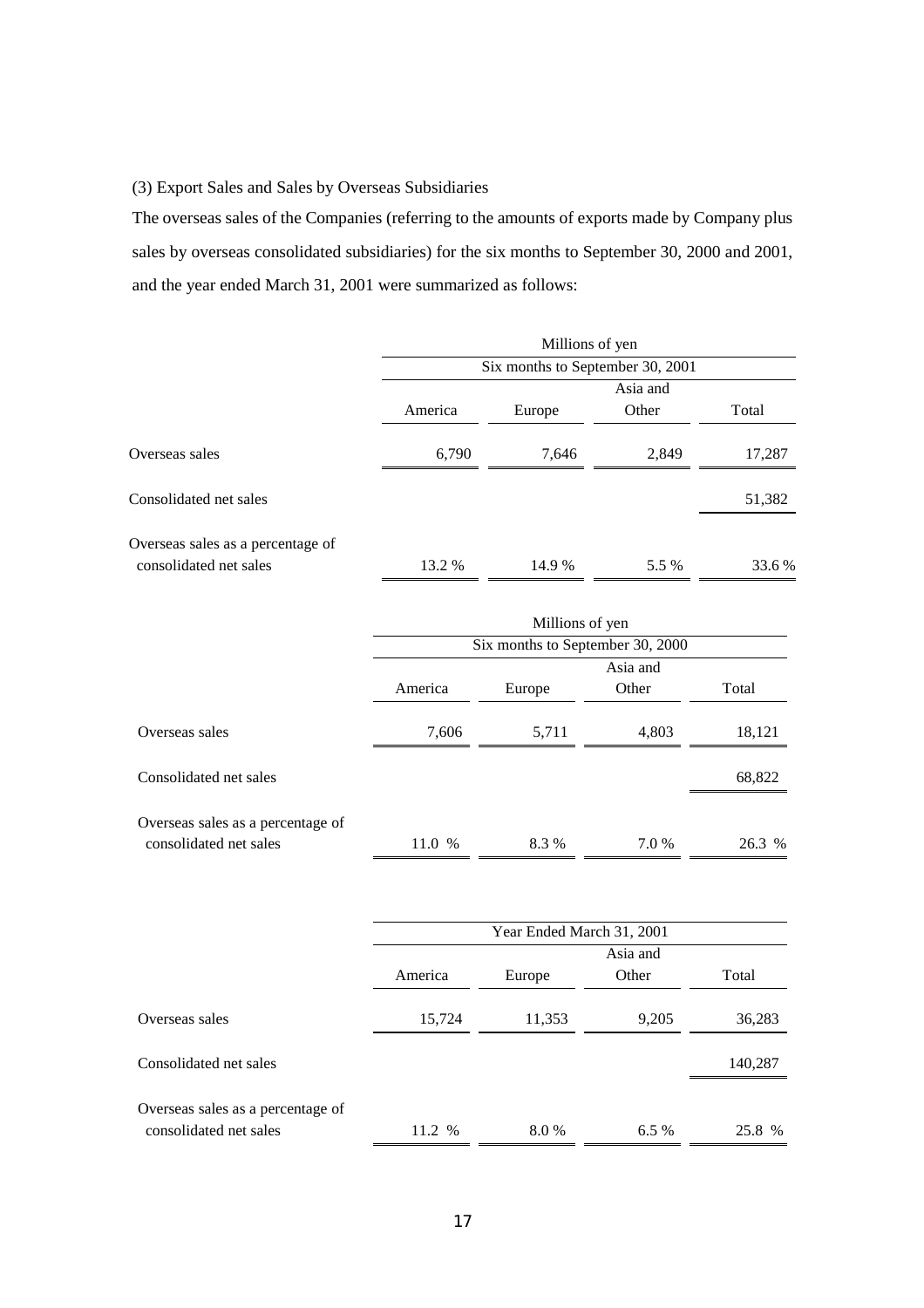Note:

- 1. Classification of countries and regions is based on level of geographical proximity.
- 2. The main countries and regions belonging to each classification were as follows: America: United States, etc. Europe: Germany, United Kingdom, the Netherlands, etc.

Asia and other: South Korea, Taiwan, etc.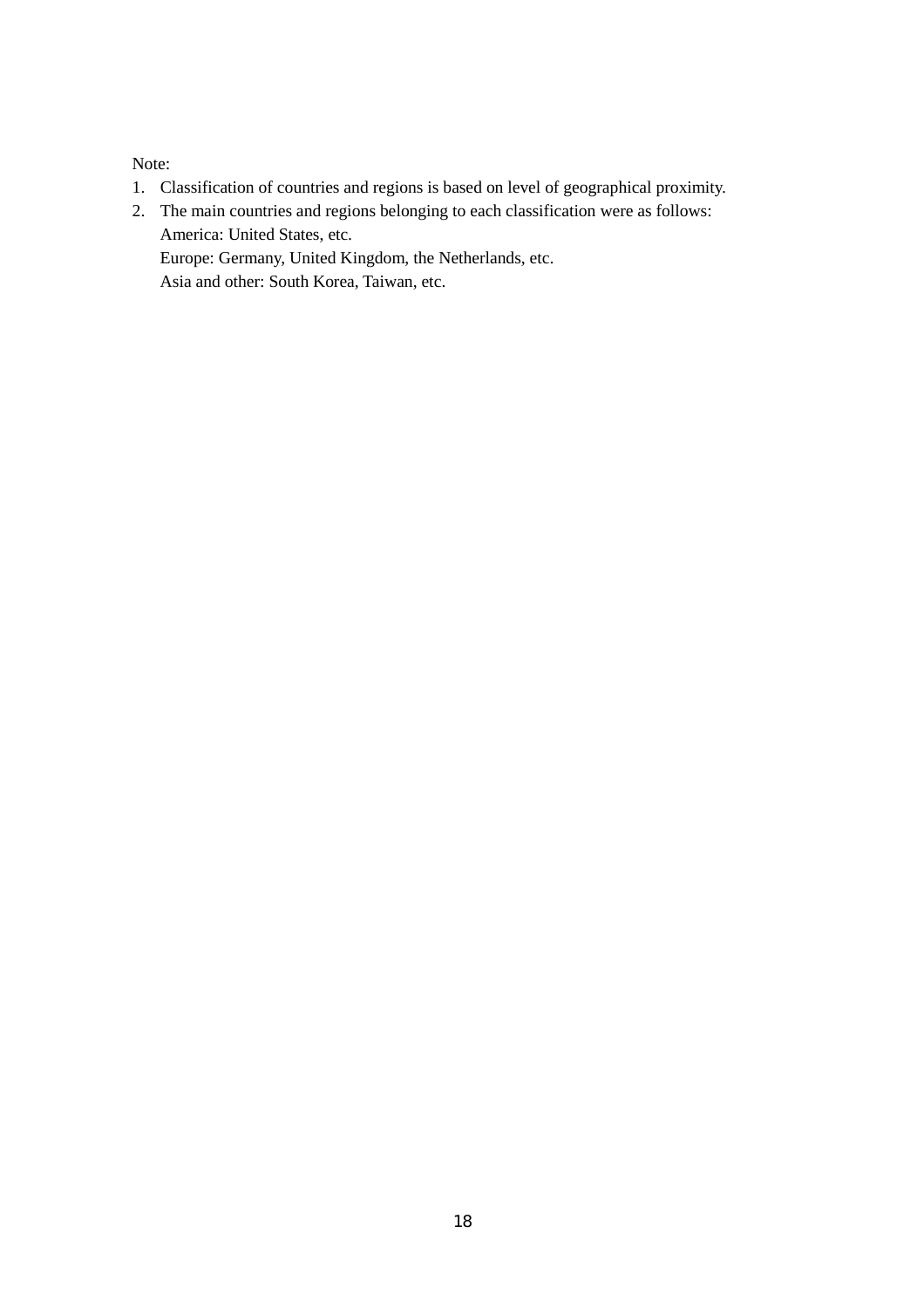## **[Investments in securities]**

1. As of September 30,2001,market value available in other investment securities was as follows:

|                                  | Millions of yen                          |       |     |  |  |  |
|----------------------------------|------------------------------------------|-------|-----|--|--|--|
|                                  | As of September 30,2001                  |       |     |  |  |  |
|                                  | Acquisition<br>Carried<br>Net unrealized |       |     |  |  |  |
|                                  | cost<br>gain (loss)<br>Amount            |       |     |  |  |  |
| Other investments in securities: |                                          |       |     |  |  |  |
| Equity<br>Other                  | 3,854                                    | 3,049 | 804 |  |  |  |
|                                  | 275                                      | 296   |     |  |  |  |
| Total                            | 4.129                                    | 3,346 | 783 |  |  |  |

2. As of September 30, 2001, market value unavailable in investment securities was as follows:

|                                            |                | (Millions of yen) |
|--------------------------------------------|----------------|-------------------|
|                                            | Carried amount | Summary           |
| Other investment in securities             |                |                   |
| Money management funds                     | 5,189          |                   |
| Free financial funds                       | 1,810          |                   |
| Mid term national bond funds               | 201            |                   |
| Discount financial bonds                   | 999            |                   |
| Unlisted equities (excluding OTC equities) | 107            |                   |
| Unlisted foreign bonds                     | 1,500          |                   |
| Unlisted foreign equities                  | 561            |                   |

1. As of September 30,2000,market value available in other investment securities was as follows:

|                                  | Millions of yen                          |       |     |  |  |  |
|----------------------------------|------------------------------------------|-------|-----|--|--|--|
|                                  | As of September 30,2000                  |       |     |  |  |  |
|                                  | Carried<br>Acquisition<br>Net unrealized |       |     |  |  |  |
|                                  | cost<br>gain (loss)<br>amount            |       |     |  |  |  |
| Other investments in securities: |                                          |       |     |  |  |  |
| Equity                           | 3,849                                    | 4,427 | 577 |  |  |  |
| Other                            | 568                                      | 638   | 69  |  |  |  |
| Total                            | 4.418                                    | 5,065 | 641 |  |  |  |

2. As of September 30, 2000, market value unavailable in investment securities was as follows:

(Millions of yen)

|                                            | Carried amount | Summary |
|--------------------------------------------|----------------|---------|
| Other investment in securities             |                |         |
| Money management funds                     | 3,461          |         |
| Free financial funds                       | 1,104          |         |
| Mid term national bond funds               | 801            |         |
| Discount financial bonds                   | 998            |         |
| Unlisted equities (excluding OTC equities) | 136            |         |
| Unlisted foreign equities                  | 1,500          |         |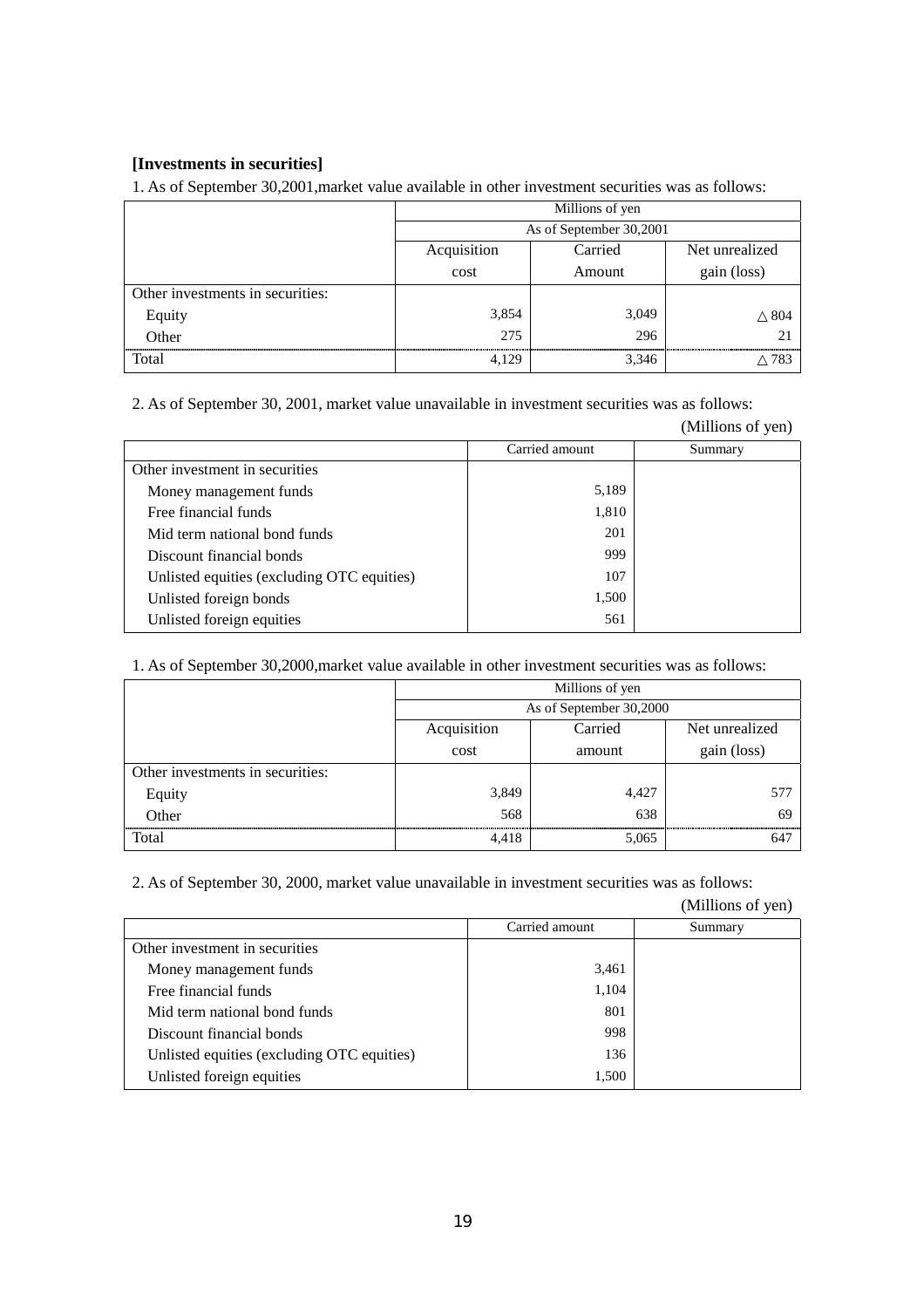|                                  | Millions of yen                          |        |             |  |  |  |  |
|----------------------------------|------------------------------------------|--------|-------------|--|--|--|--|
|                                  | As of March 31,2001                      |        |             |  |  |  |  |
|                                  | Acquisition<br>Net unrealized<br>Carried |        |             |  |  |  |  |
|                                  | cost                                     | amount | gain (loss) |  |  |  |  |
| Other investments in securities: |                                          |        |             |  |  |  |  |
| Equity                           | 3,908                                    | 3,773  | 134         |  |  |  |  |
| Other                            | 636                                      | 674    | 38          |  |  |  |  |
| Total                            | 4,544                                    | 4.448  |             |  |  |  |  |

## 1. As of March 31, 2001, market value available in other investment securities was as follows:

2. As of March 31, 2001, market value unavailable in investment securities was as follows:

(Millions of yen)

|                                            | Carried amount | Summary |
|--------------------------------------------|----------------|---------|
| Other investment in securities             |                |         |
| Money management funds                     | 4,666          |         |
| Free financial funds                       | 1,507          |         |
| Mid term national bond funds               | 1,113          |         |
| Discount financial bonds                   | 999            |         |
| Unlisted equities (excluding OTC equities) | 108            |         |
| Unlisted foreign equities                  | 1,500          |         |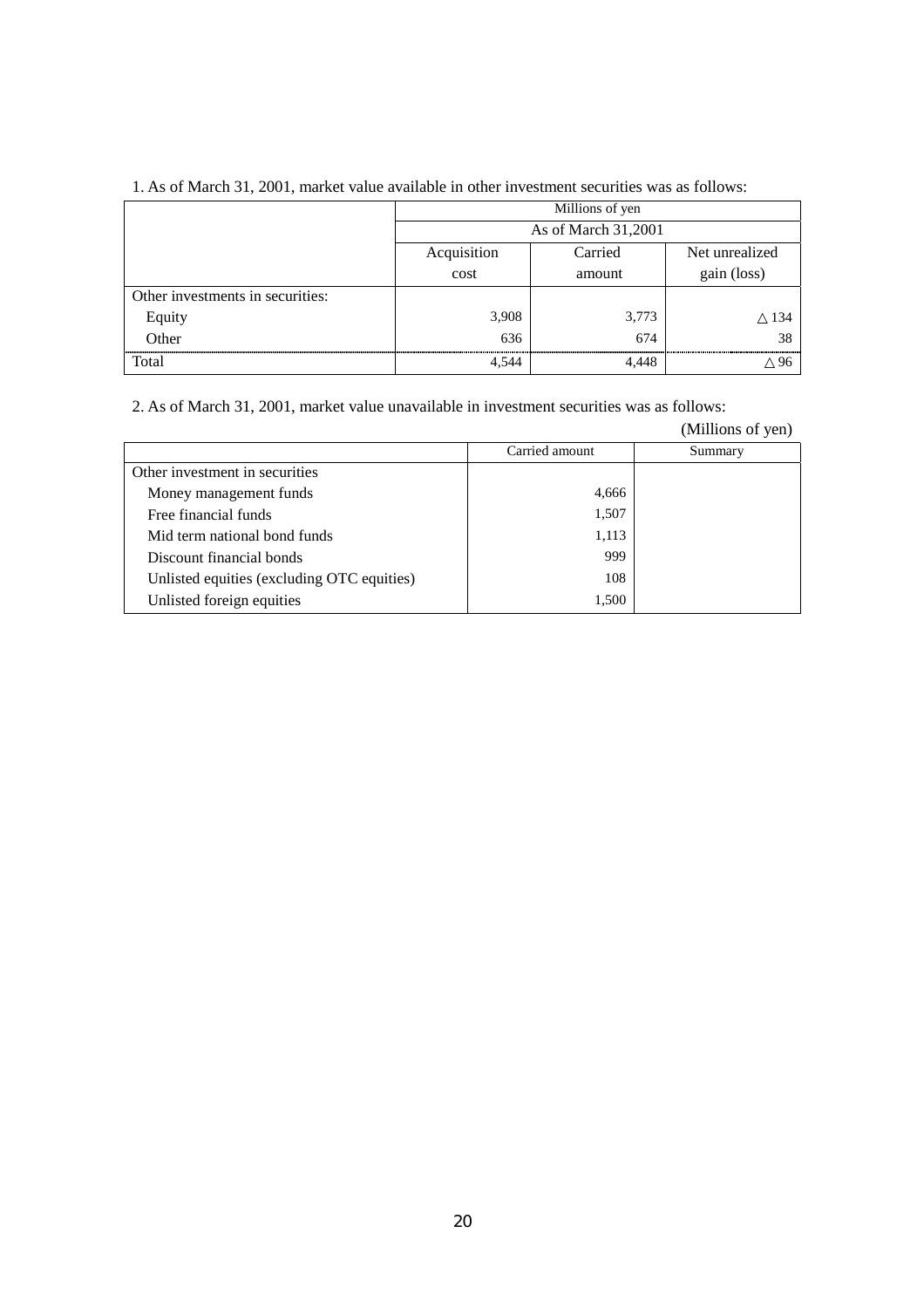## **[Issuance of straight bonds]**

The Company decided on issuance of two unsecured straight bonds by the board of directors on October 13, 2001, and published as follows.

| 1. Unsecured straight bonds (the second) |                                                                                    |  |  |  |
|------------------------------------------|------------------------------------------------------------------------------------|--|--|--|
| -The total issue amount                  | 10 billion yen                                                                     |  |  |  |
| -Issue price                             | 100 yen at face value 100 yen                                                      |  |  |  |
| -Payment date                            | November $6, 2001$                                                                 |  |  |  |
| -Term of redemption                      | November 6, 2006                                                                   |  |  |  |
| -Interest rate                           | $0.91\%$ , annual rate                                                             |  |  |  |
|                                          | Payment of bank loans, and spending for capital expenditure and                    |  |  |  |
| -The purpose for spending                | working capital                                                                    |  |  |  |
| 2. Unsecured straight bonds (the third)  |                                                                                    |  |  |  |
| -Total issue amount                      | 5 billion yen                                                                      |  |  |  |
| -Issue price                             | 100 yen at face value 100 yen                                                      |  |  |  |
| -Payment date                            | November $6, 2001$                                                                 |  |  |  |
| -Term of redemption                      | November 6, 2008                                                                   |  |  |  |
| -Interest rate                           | 1.37%, annual rate                                                                 |  |  |  |
| -The purpose for spending                | Payment of bank loans, and spending for capital expenditure and<br>working capital |  |  |  |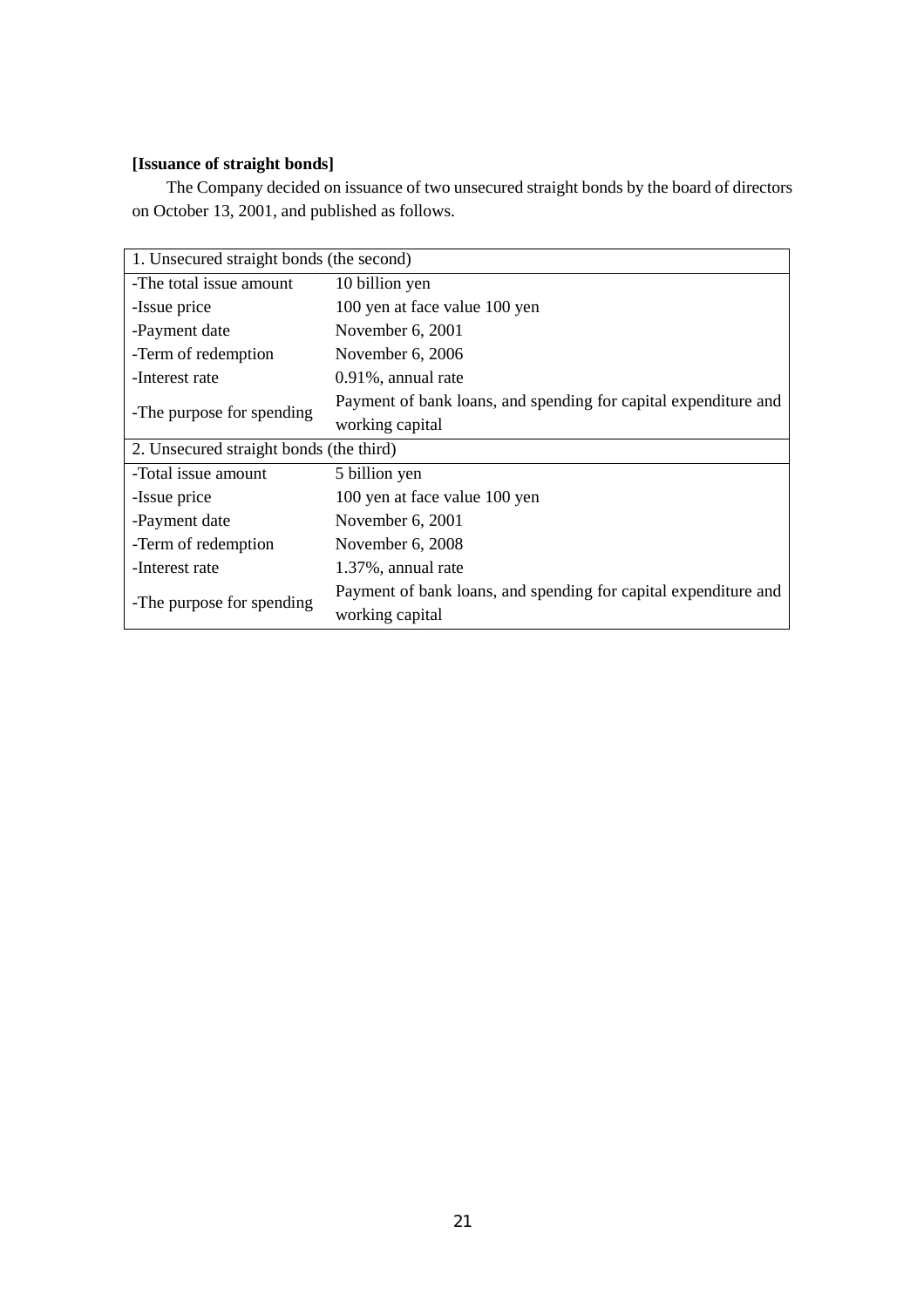**Excerpt translation**



## *Interim Non-Consolidated Financial Statement for Fiscal 2001*

November 19, 2001

| THK CO., LTD. (Listed on TSE)<br>Company name                                    |
|----------------------------------------------------------------------------------|
| Code number<br>6481                                                              |
| 3-11-6 Nishi-Gotanda, Shinagawa-ku, Tokyo<br>Head Office                         |
| Shigeru Wako, Director General Manager, Corporate Strategy Department<br>Contact |
| 81-3-5434-0300<br>Tel                                                            |
| November 19, 2001<br>Date of board meeting for consolidated financial settlement |
| Interim cash dividends<br>applicable                                             |
| Beginning date of payment for interim cash dividends<br>December 10, 2001        |

# **I. Financial performance for the six months to September 30, 2001**

## **(1) Operation results**

Note: Any fractional sum less than a million yen is discarded.

|                      | Unit Millions of yen, yen, % |               |           |  |  |  |
|----------------------|------------------------------|---------------|-----------|--|--|--|
|                      | September 30,                | September 30, | March 31, |  |  |  |
|                      | 2001                         | <b>2000</b>   | 2001      |  |  |  |
| Net sales            | 33.2)<br>38,688              | 57,955(43.7)  | 119,981   |  |  |  |
| Operating income     | 71.3)<br>3,039(              | 10,591(108.5) | 21,951    |  |  |  |
| Ordinary income      | 69.5)<br>3,015(              | 9,886(164.0)  | 22,910    |  |  |  |
| Net income           | 76.0<br>1,310                | 5,453(194.3)  | 12,030    |  |  |  |
| Net income per share | 10.98                        | 45.86         | 101.01    |  |  |  |

Note:

1. Average number of shares during the period ended:

September 30, 2001: 119,350,156 shares September 30, 2000: 118,902,125 shares March 31, 2001: 119,104,483 shares

2. Change in accounting policy: Not applicable

1. Figures in parentheses (net sales, operating income, ordinary income and net income) represent changes in percentages from the previous period.

2. Figures with " " indicate negative amounts.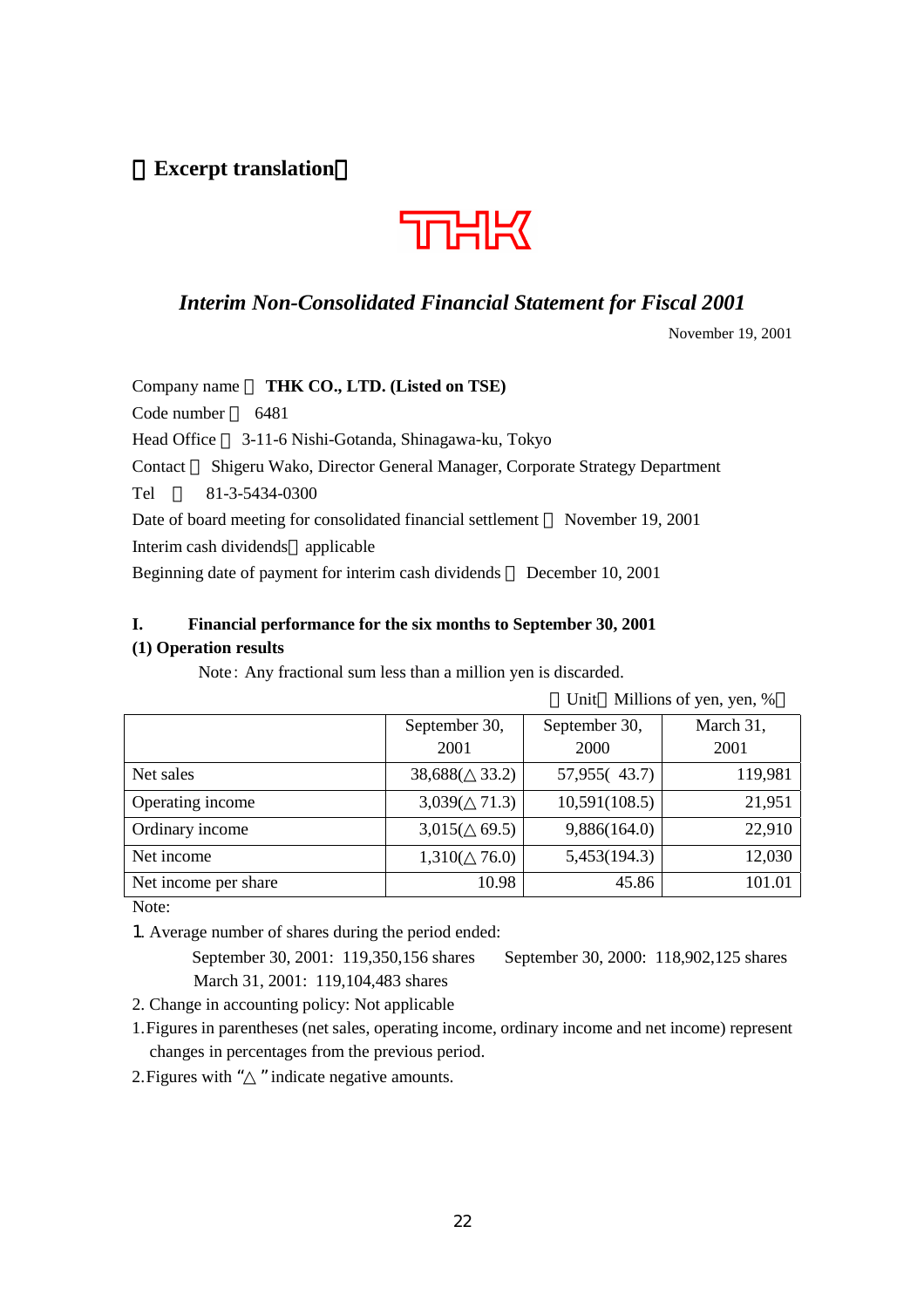## **(2) Cash dividends** Unit yen

|                          |  |              | September 30,2001   September 30, 2000 | March 31, 2001   |
|--------------------------|--|--------------|----------------------------------------|------------------|
| Cash dividends per share |  | Interim 7.50 | Interim 7.50                           |                  |
| applicable for the year  |  |              |                                        | Year end $15.00$ |

**(3) Finance position** Unit Millions of yen, yen

|                                      | September 30, | September 30, | March 31, |
|--------------------------------------|---------------|---------------|-----------|
|                                      | 2001          | 2000          | 2001      |
| Total assets                         | 158,427       | 177,986       | 184,239   |
| Total shareholders' equity           | 98,028        | 92,738        | 97,997    |
| Equity ratio                         | 61.9          | 52.1          | 53.2      |
| Total shareholders' equity per share | 821.26        | 777.09        | 821.16    |

Note: Number of shares of common stock at the period ended: September 30, 2001: 119,363,018 shares September 30, 2000: 119,340,568 shares March 31, 2001: 119,340,568 shares

## **II. Forecast of financial performance for the year ending March 31, 2002**

Unit Millions of yen, yen

|                                            | For the year ending March 31, 2002 |
|--------------------------------------------|------------------------------------|
| Net sales                                  | 67,000                             |
| Operating income                           | 3,800                              |
| Ordinary income                            | 3,400                              |
| Net income                                 | 1,500                              |
| Cash dividends per share for the half-year | Year end 7.50                      |
| Cash dividends per share for the full year | 15.00                              |

Reference: Forecast net income per share (for the full year), ¥ 12.57

## *\*CAUTION: FORECAST STATEMENTS*

Note: This document contains forecast statements based on the assumptions and beliefs of the Company's management in light of information currently available.

Such statements involve uncertainties and have risks of volatility that would result from the Company's operations in the future, as well as from changes in the domestic and international environments. Therefore, the Company cannot guarantee the accuracy of such statements and wishes to caution readers that actual operational and financial results may differ from such statements.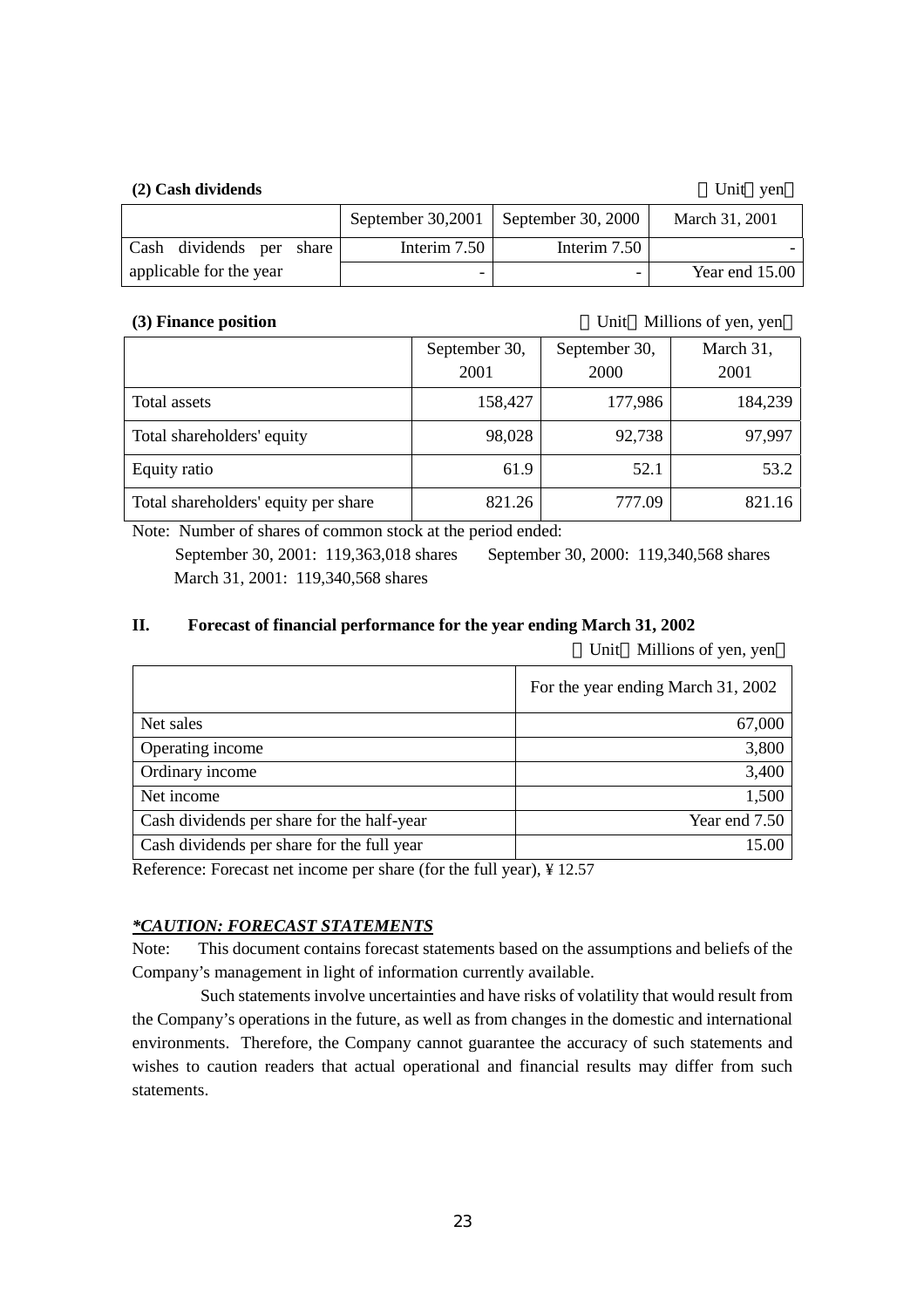# *Interim Non-Consolidated Balance Sheets*

As of September 30, 2000 and 2001,and March 31, 2001

|                                      | Millions of yen, %)<br>(Unit |       |         |               |         |           |
|--------------------------------------|------------------------------|-------|---------|---------------|---------|-----------|
|                                      | September 30,                |       |         | September 30, |         | March 31, |
|                                      | 2001                         |       | 2000    |               |         | 2001      |
| <b>Assets</b>                        |                              |       |         |               |         |           |
| Current assets:                      |                              |       |         |               |         |           |
| Cash on hand and in banks            | 24,648                       |       | 33,137  |               | 29,459  |           |
| Notes receivable                     | 13,688                       |       | 19,183  |               | 20,045  |           |
| Accounts receivable-trade            | 15,675                       |       | 25,561  |               | 27,566  |           |
| Short-term investments in securities | 7,999                        |       | 6,337   |               | 7,957   |           |
| Inventories                          | 17,695                       |       | 21,866  |               | 20,311  |           |
| Short-term loans                     | 5,288                        |       | 5,629   |               | 5,248   |           |
| Deferred tax assets                  | 370                          |       | 559     |               | 1,399   |           |
| Other                                | 1,983                        |       | 954     |               | 3,433   |           |
| Less: Allowance for bad debts        | 216                          |       | 135     |               | 218     |           |
| Total current assets                 | 87,133                       | 55.0  | 113,095 | 63.5          | 115,204 | 62.5      |
| Fixed assets:                        |                              |       |         |               |         |           |
| Tangible fixed assets:               | 34,262                       | 21.6  | 33,672  | 18.9          | 34,588  | 18.8      |
| Buildings and structures             | 9,970                        |       | 9,203   |               | 10,149  |           |
| Machinery, equipment, and other      | 13,277                       |       | 13,178  |               | 13,655  |           |
| Land                                 | 9,222                        |       | 9,172   |               | 9,171   |           |
| Other                                | 1,792                        |       | 2,117   |               | 1,611   |           |
| Intangible fixed assets:             | 2,722                        | 1.7   | 3,451   | 1.9           | 3,060   | 1.7       |
| Patent                               | 2,608                        |       | 3,190   |               | 2,886   |           |
| Software                             | 64                           |       | 209     |               | 122     |           |
| Other                                | 50                           |       | 52      |               | 51      |           |
| Investments and other:               | 34,279                       | 21.7  | 27,716  | 15.6          | 31,346  | 17.0      |
| Long-term investments in securities  | 4,896                        |       | 6,296   |               | 5,623   |           |
| Investment in share of subsidiaries  | 13,005                       |       | 10,212  |               | 11,135  |           |
| Investment in subsidiaries           | 5,506                        |       | 6,346   |               | 6,346   |           |
| Long-term loans                      | 6,698                        |       | 2,488   |               | 4,608   |           |
| Deferred tax assets                  | 1,954                        |       | 186     |               | 1,395   |           |
| Other                                | 2,765                        |       | 2,687   |               | 2,921   |           |
| Less: Allowance for bad debts        | 547                          |       | 500     |               | 684     |           |
| Total fixed assets                   | 71,264                       | 45.0  | 64,840  | 36.4          | 68,995  | 37.5      |
| Deferred assets:                     |                              |       |         |               |         |           |
| Bond discount                        | 29                           |       | 50      |               | 39      |           |
| Total deferred assets                | 29                           | 0.0   | 50      | 0.1           | 39      | 0.0       |
| Total assets                         | 158,427                      | 100.0 | 177,986 | 100.0         | 184,239 | 100.0     |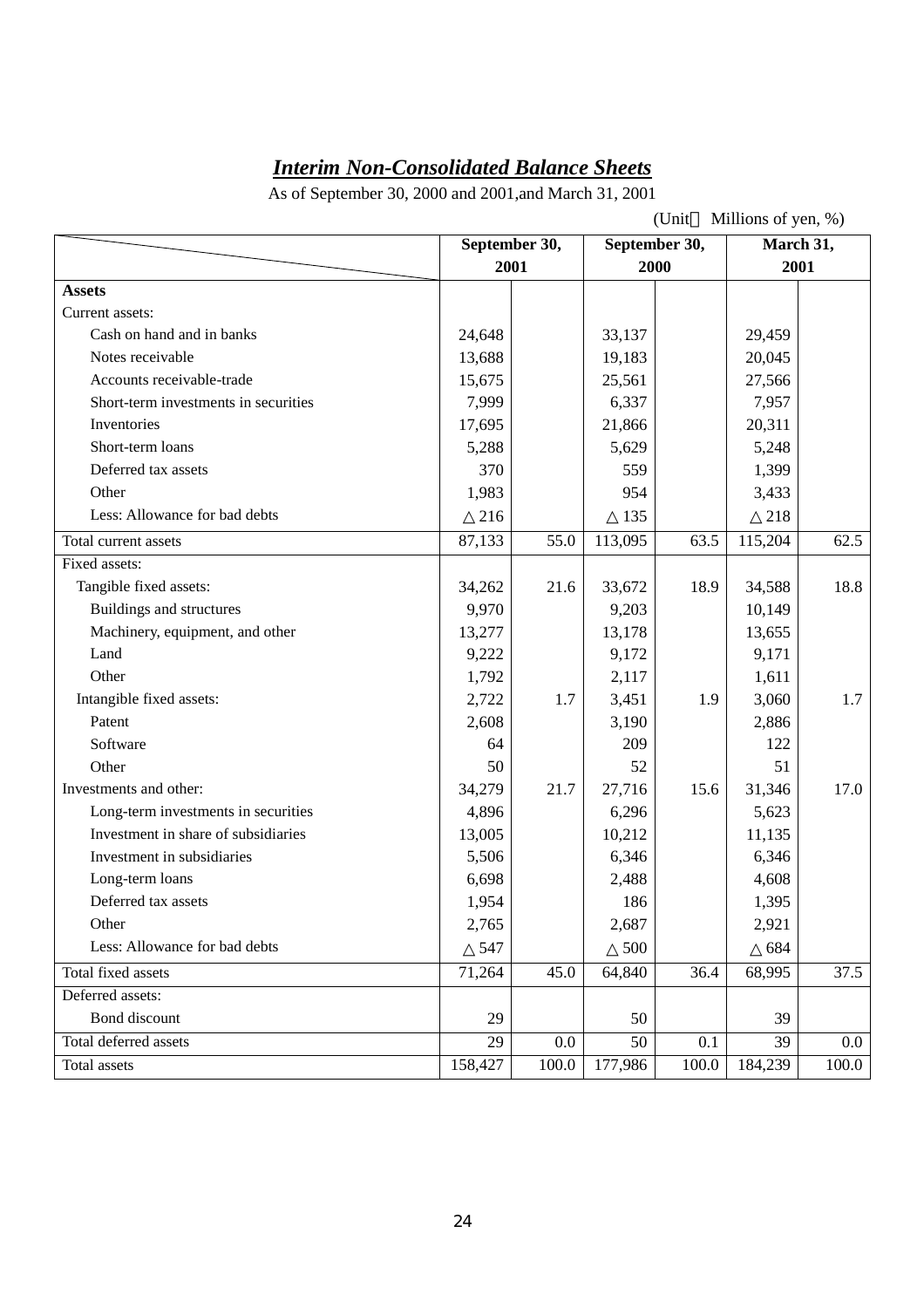# *Interim Non-Consolidated Balance Sheets*

As of September 30, 2000 and 2001,and March 31, 2001

|                                                            | Millions of yen, %)<br>(Unit   |       |          |                   |           |         |
|------------------------------------------------------------|--------------------------------|-------|----------|-------------------|-----------|---------|
|                                                            | September 30,<br>September 30, |       |          |                   | March 31, |         |
|                                                            | 2001                           |       | 2000     |                   |           | 2001    |
| <b>Liabilities</b>                                         |                                |       |          |                   |           |         |
| Current liabilities:                                       |                                |       |          |                   |           |         |
| Notes payable                                              | 9,989                          |       | 17,296   |                   | 18,036    |         |
| Accounts payable-trade                                     | 3,224                          |       | 7,321    |                   | 6,565     |         |
| Short-term debt                                            | 3,890                          |       | 4,510    |                   | 3,990     |         |
| Current portion of long-term debt                          | 5,088                          |       | 5,777    |                   | 5,863     |         |
| Accounts payable-other                                     | 517                            |       | 889      |                   | 1,308     |         |
| Corporate income taxes payable and other                   | 312                            |       | 3,934    |                   | 8,480     |         |
| Consumption taxes payable and other                        | 121                            |       | 161      |                   | 70        |         |
| Accrued expenses                                           | 1,600                          |       | 2,087    |                   | 2,116     |         |
| Accrued bonus                                              | 1,122                          |       | 1,230    |                   | 1,240     |         |
| Accounts payable-equipment and other                       | 1,088                          |       | 1,440    |                   | 2,548     |         |
| Other                                                      | 458                            |       | 530      |                   | 1,344     |         |
| <b>Total current liabilities</b>                           | 27,412                         | 17.3  | 45,179   | 25.4              | 51,564    | 28.0    |
| Non-current liabilities:                                   |                                |       |          |                   |           |         |
| <b>Bonds</b>                                               | 11,000                         |       | 16,000   |                   | 11,000    |         |
| Convertible bonds                                          | 13,905                         |       | 13,966   |                   | 13,966    |         |
| Long-term debt                                             | 5,444                          |       | 8,932    |                   | 7,104     |         |
| Allowance for retirement and severance benefits            | 1,147                          |       | 1,140    |                   | 1,157     |         |
| Allowance for directors' and auditors' retirement benefits | 1,469                          |       |          |                   | 1,424     |         |
| Other                                                      | 20                             |       | 29       |                   | 25        |         |
| Total non-current liabilities                              | 32,987                         | 20.8  | 40,068   | $\overline{22.5}$ | 34,677    | 18.8    |
| <b>Total liabilities</b>                                   | 60,399                         | 38.1  | 85,247   | 47.9              | 86,242    | 46.8    |
| <b>Shareholders' equity:</b>                               |                                |       |          |                   |           |         |
| Common stock                                               | 23,106                         | 14.6  | 23,075   | 13.0              | 23,075    | 12.5    |
| Additional paid-in capital                                 | 30,962                         | 19.6  | 30,931   | 17.4              | 30,931    | 16.8    |
| Earned reserve                                             | 1,958                          | 1.2   | 1,773    | 1.0               | 1,863     | $1.0\,$ |
| Surplus                                                    | 42,459                         | 26.8  | 36,606   | 20.6              | 42,198    | 22.9    |
| Voluntary reserve                                          | 39,298                         |       | 28,921   |                   | 28,921    |         |
| Unappropriate retained earnings                            | 3.160                          |       | 7,684    |                   | 13,277    |         |
| [Of which net income for the year]                         | [1,310]                        |       | [5, 453] |                   | [12,030]  |         |
| Valuation adjustment for marketable securities             | 458                            | 0.3   | 351      | 0.1               | 72        | 0.0     |
| Treasury stocks                                            | $\boldsymbol{0}$               | 0.0   |          |                   |           |         |
| Total shareholders' equity                                 | 98,028                         | 61.9  | 92,738   | 52.1              | 97,997    | 53.2    |
| Total liabilities and shareholders' Equity                 | 158,427                        | 100.0 | 177,986  | 100.0             | 184,239   | 100.0   |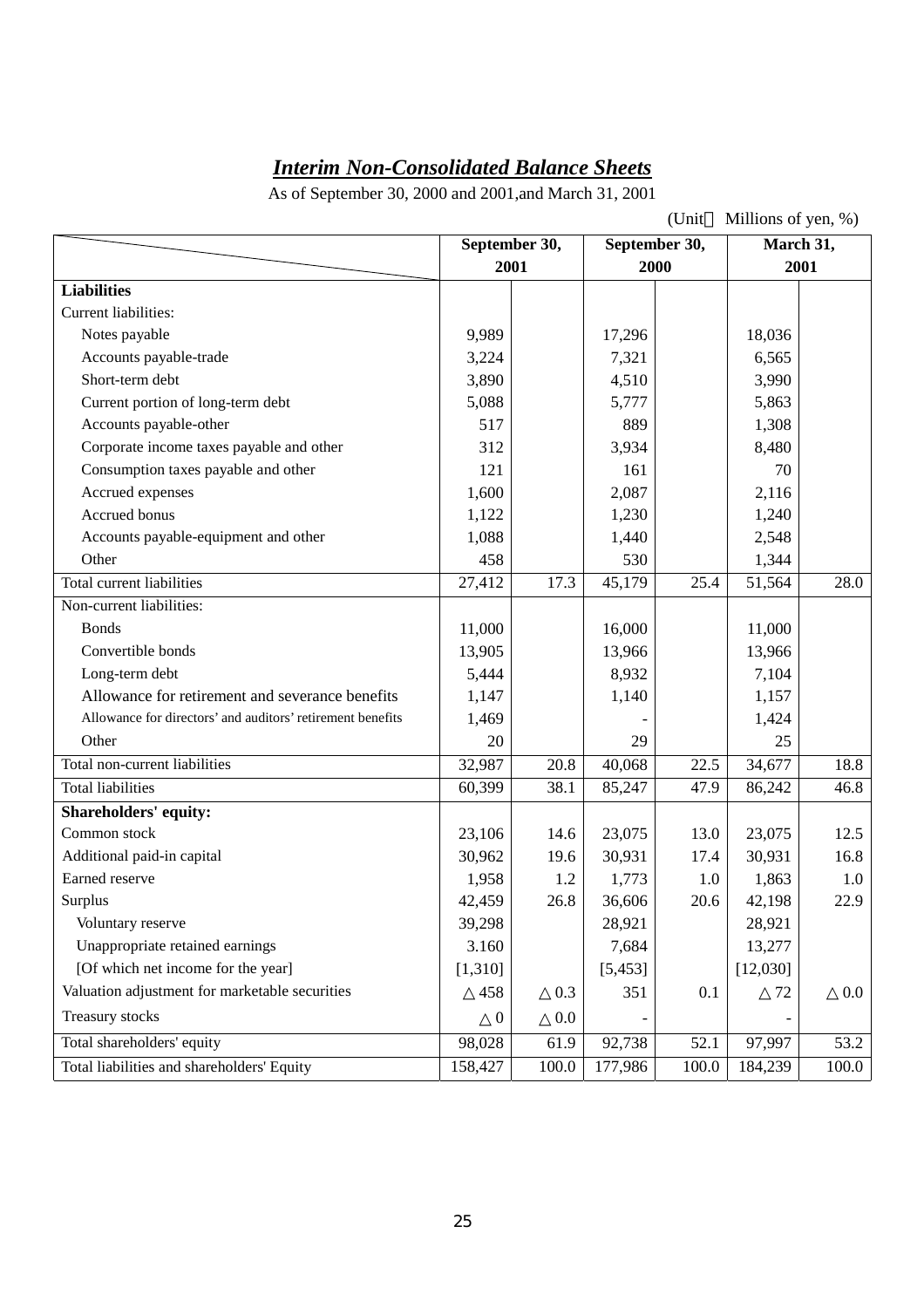# *Interim Non-Consolidated Statements of Income*

For Six Months to September 30, 2000 and 2001, and Years Ended March 31, 2001

|                                                                                                     |               |       |               | $U$ nit | Millions of yen, %) |       |
|-----------------------------------------------------------------------------------------------------|---------------|-------|---------------|---------|---------------------|-------|
|                                                                                                     | September 30, |       | September 30, |         | March 31,           |       |
|                                                                                                     | 2001          |       | 2000          |         |                     | 2001  |
| Net sales                                                                                           | 38,688        | 100.0 | 57,955        | 100.0   | 119,981             | 100.0 |
| Cost of sales                                                                                       | 28,098        | 72.6  | 40,044        | 69.1    | 82,622              | 68.9  |
| Gross profit                                                                                        | 10,590        | 27.4  | 17,911        | 30.9    | 37,359              | 31.1  |
| Sales, general and administrative expenses                                                          | 7,550         | 19.5  | 7,319         | 12.6    | 15,408              | 12.8  |
| Operating income                                                                                    | 3,039         | 7.9   | 10,591        | 18.3    | 21,951              | 18.3  |
| Non-operating income:                                                                               | 525           | 1.3   | 405           | 0.7     | 2,608               | 2.2   |
| Interest and dividend income                                                                        | 140           |       | 161           |         | 341                 |       |
| Foreign exchange gain                                                                               | 103           |       |               |         | 1,715               |       |
| Other income                                                                                        | 281           |       | 244           |         | 552                 |       |
| Non-operating expenses:                                                                             | 550           | 1.4   | 1,111         | 1.9     | 1,649               | 1.4   |
| Interest expenses                                                                                   | 226           |       | 323           |         | 613                 |       |
| <b>Bond</b> interest                                                                                | 124           |       | 161           |         | 341                 |       |
| Other expenses                                                                                      | 199           |       | 626           |         | 694                 |       |
| Ordinary income                                                                                     | 3,015         | 7.8   | 9,886         | 17.1    | 22,910              | 19.1  |
| Extraordinary income                                                                                | 42            | 0.1   | 34            | 0.1     | 156                 | 0.1   |
| <b>Extraordinary</b> loss                                                                           | 736           | 1.9   | 727           | 1.3     | 2,598               | 2.2   |
| Loss on sales/disposal of property and equipment                                                    | 88            |       | 342           |         | 586                 |       |
| Loss on liquidation of affiliates                                                                   | 525           |       |               |         |                     |       |
| One-time provision for allowance for directors'<br>and auditors' retirement benefits in prior years |               |       |               |         | 1,308               |       |
| Other                                                                                               | 122           |       | 385           |         | 703                 |       |
| Income before income taxes and other                                                                | 2,321         | 6.0   | 9,193         | 15.9    | 20,468              | 17.1  |
| Corporate income taxes, Inhabitant taxes and business taxes                                         | 260           | 0.7   | 3,830         | 6.6     | 10,269              | 8.6   |
| Adjustment of corporate income taxes and other                                                      | 750           | 1.9   | 89            | 0.1     | 1,832               | 1.5   |
| Net income                                                                                          | 1,310         | 3.4   | 5,453         | 9.4     | 12,030              | 10.0  |
| Unappropriate retained earnings carried over from previous year                                     | 1,849         |       | 2,231         |         | 2,231               |       |
| Interim cash dividend                                                                               |               |       |               |         | 895                 |       |
| Transfer to earned reserve of interim cash dividend                                                 |               |       |               |         | 89                  |       |
| Unappropriate retained earnings at the period                                                       | 3,160         |       | 7,684         |         | 13,277              |       |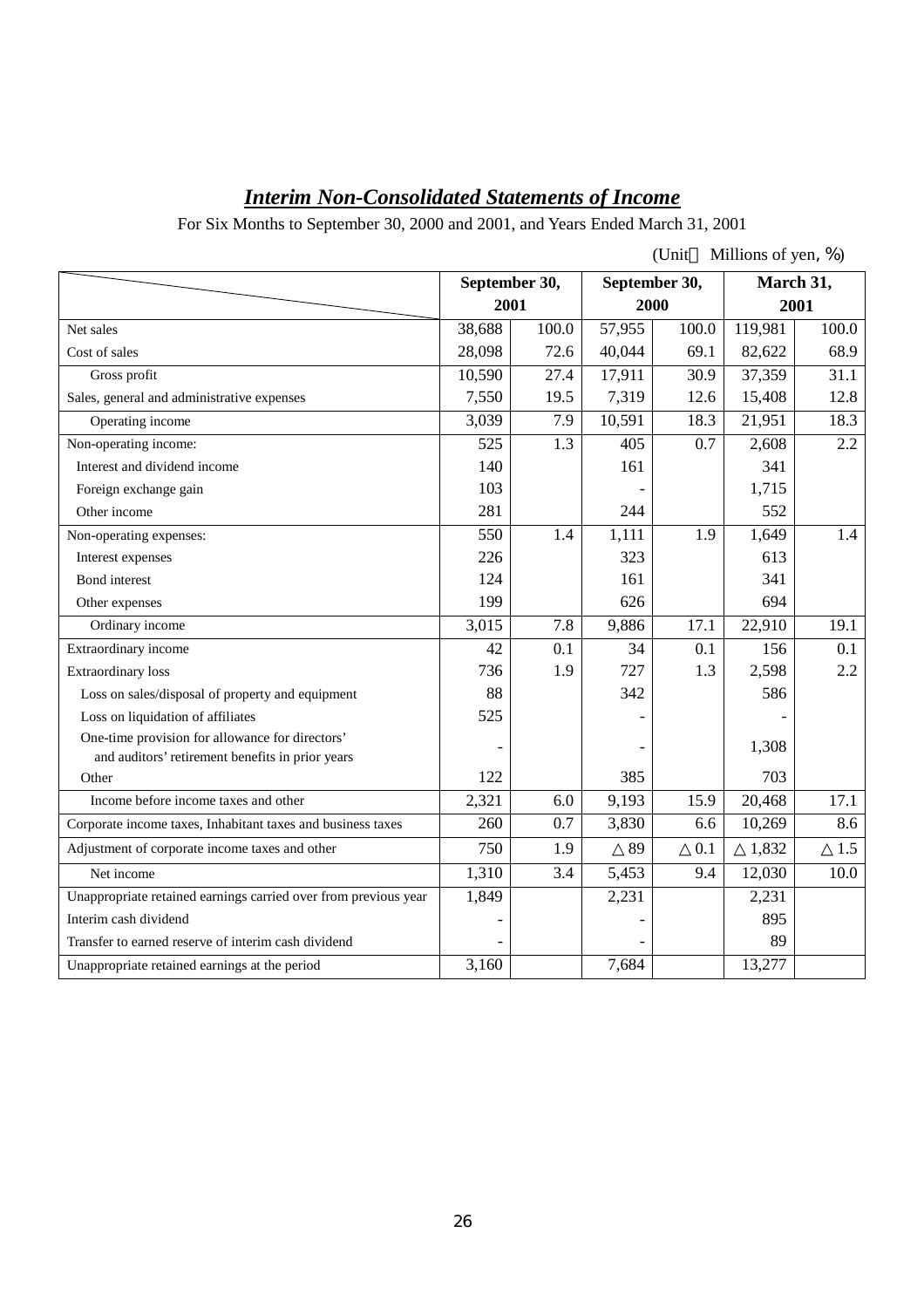## *Basis for Presenting Interim Non-Consolidated Financial Statements*

## **1.Evaluation of significant assets**

A) Investments in securities

Other investments listed on stock exchanges were stated at fair market value as of the year-end balance-sheet date, with the sale price computed via the moving-average method. Other investments unlisted were stated at cost via the moving-average method.

B) Inventories

| Company Name    | <b>Asset Evaluation Method</b> | <b>Evaluation Standard</b> |
|-----------------|--------------------------------|----------------------------|
| Finished goods  | Weighted average               | Cost basis                 |
| Purchase        | First-in first-out             | Cost basis                 |
| Raw material    | Weighted average               | Cost basis                 |
| Work in process | Weighted average               | Cost basis                 |
| <b>Supplies</b> | Last purchase                  | Cost basis                 |

C) Derivatives are stated at fair market value. Money trusts for the purpose of trading were stated at fair market value.

## **2. Depreciation and amortization**

Depreciation of plant and equipment was computed in principal by the declining-balance method. However, depreciation of and buildings (excluding building fixtures) acquired after April 1, 1998, was computed using the straight-line method.

The amortization of intangible assets is computed in principal via the straight-line method. However, software for internal use is amortized over its estimated useful life of five years on a straight-line basis.

## **3. Deferred charges**

Bond-issuance expenses were recognized in total when incurred.

Premiums to the book value of issued bonds were amortized via the straight-line method during the period until maturity.

## **4. Basis for recording significant allowances**

a. Allowance for bad debts:

To prepare against credit losses allowance for bad debts was recorded. For bad loans, allowance for bad debt was recorded based on financial evaluation of individual borrowers. For other loans, the allowance was calculated based on the historical loss ratios.

b. Accrued bonus: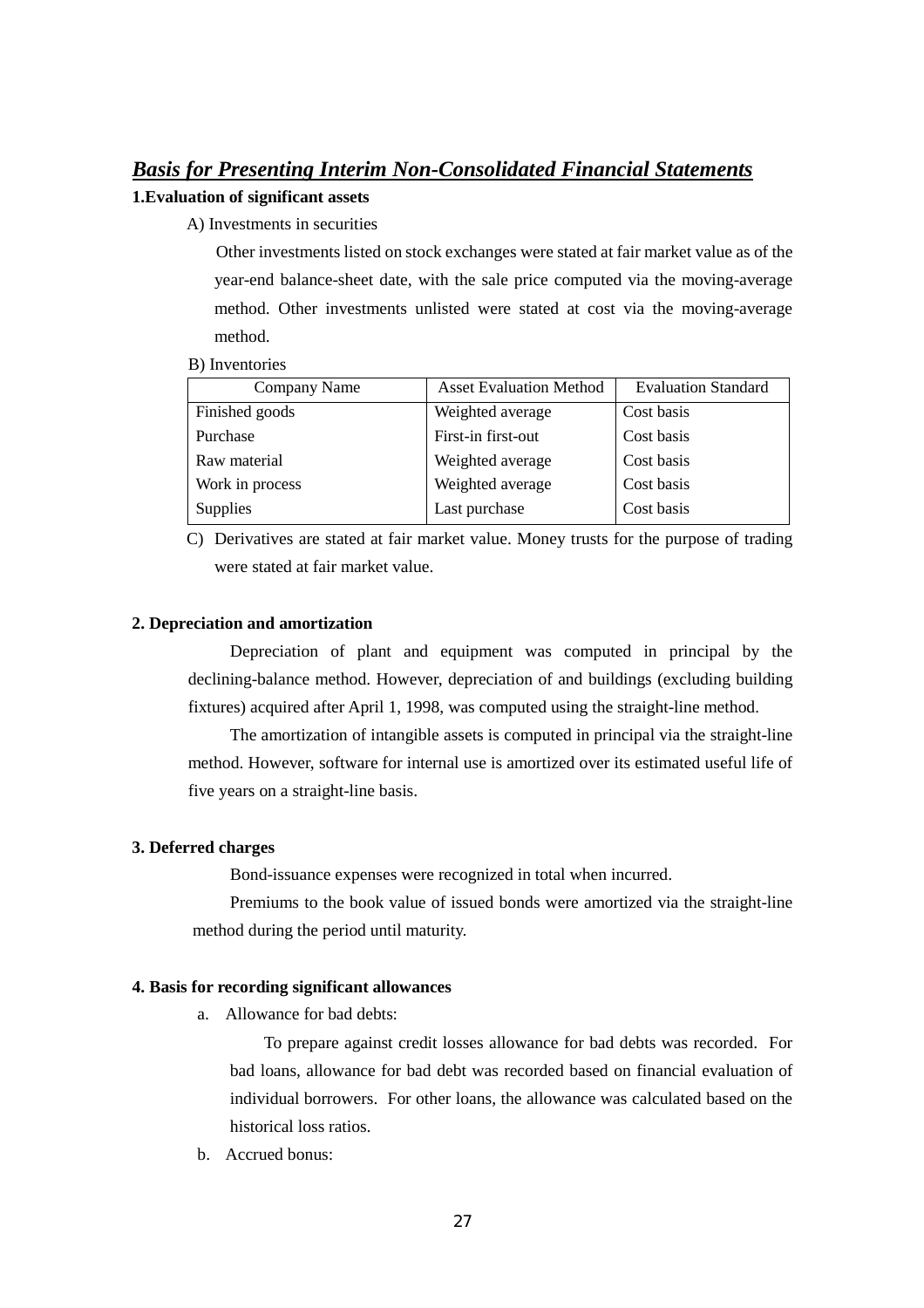To prepare for bonus payment to employees, amount allocable to the fiscal year under review of the estimated amount of future payments was provided.

c. Allowance for retirement and severance benefits:

To prepare for retirement and severance benefits to employees, future benefit obligations less fair value of pension assets at the fiscal year end were recorded as reserve for retirement and severance benefits. The difference arising from the change in accounting standards in total is accounted for as expenses and the actuarial differences were equally divided over a certain number of years (10 years) within the period of average remaining years of service of employees and accounted for as expenses.

d. Allowance for directors' and auditors' retirement benefits:

To prepare for retirement benefits to directors and auditors, an estimated amount of required payment at the interim fiscal year end based on internal rules for directors was provided.

### **5. Leases**

The operating-lease accounting method, except lease agreements that stipulate the transfer of ownership of leased property to the lessee, accounted for financial leases.

### **6. Hedge Accounting**

a. Method of hedge accounting:

Of interest swap transactions, those interest swap transactions that meet conditions for special treatment were treated accordingly.

b. Means of hedging and hedged items

Interest swaps: Fluctuating interest on borrowings.

c. Policy for hedge transactions:

Hedge transactions related to interest were entered basically for the purpose of avoiding risks of market fluctuations in interest.

d. Method of evaluating hedge effectiveness:

Evaluation of hedge effectiveness was omitted as .the hedge accounting applies only to those interest swap transactions that meet conditions for special treatment.

### **7. Treatment of national and local consumption taxes**

Tax-exclusion accounting method was applied.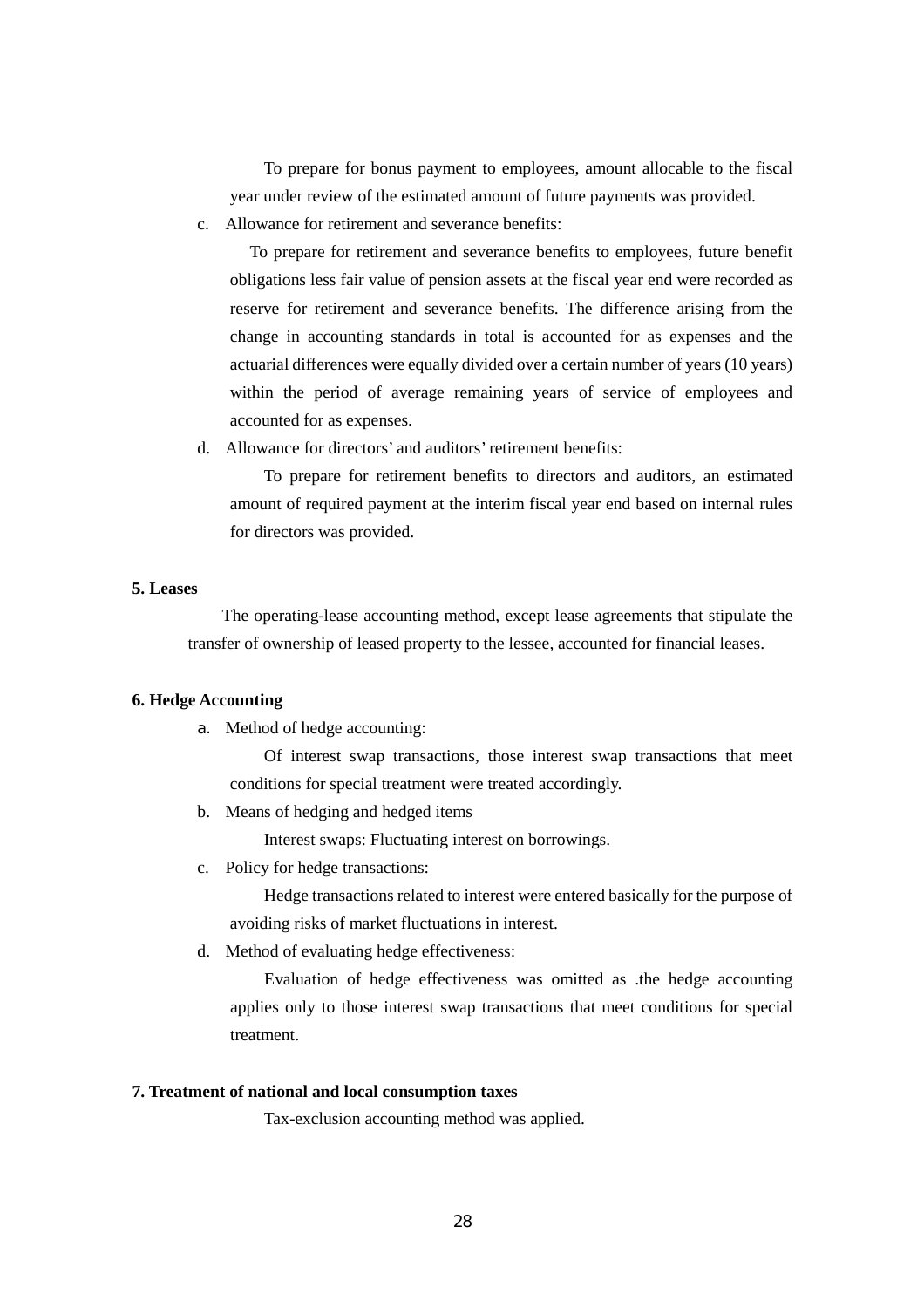## *Additional information*

Based on the 3rd article proviso of Cabinet Office's prescript for reforming a part of Cabinet Office's prescripts with respect to transactions and its guarantee which specified 2 of Article 161, the Securities Exchange Act (No. 76, a prescript by Cabinet Office, dated September 25, 2001) were applied starting the interim fiscal year under review, the Company applied the summary of the rule about usage, style, and drawing method of interim financial statements.

As a result, "Treasury stocks", had been recorded as short-term investments in securities" among current assets by last interim fiscal period, was recorded as deduction form at the bottom of shareholders' equity from the interim fiscal period under review.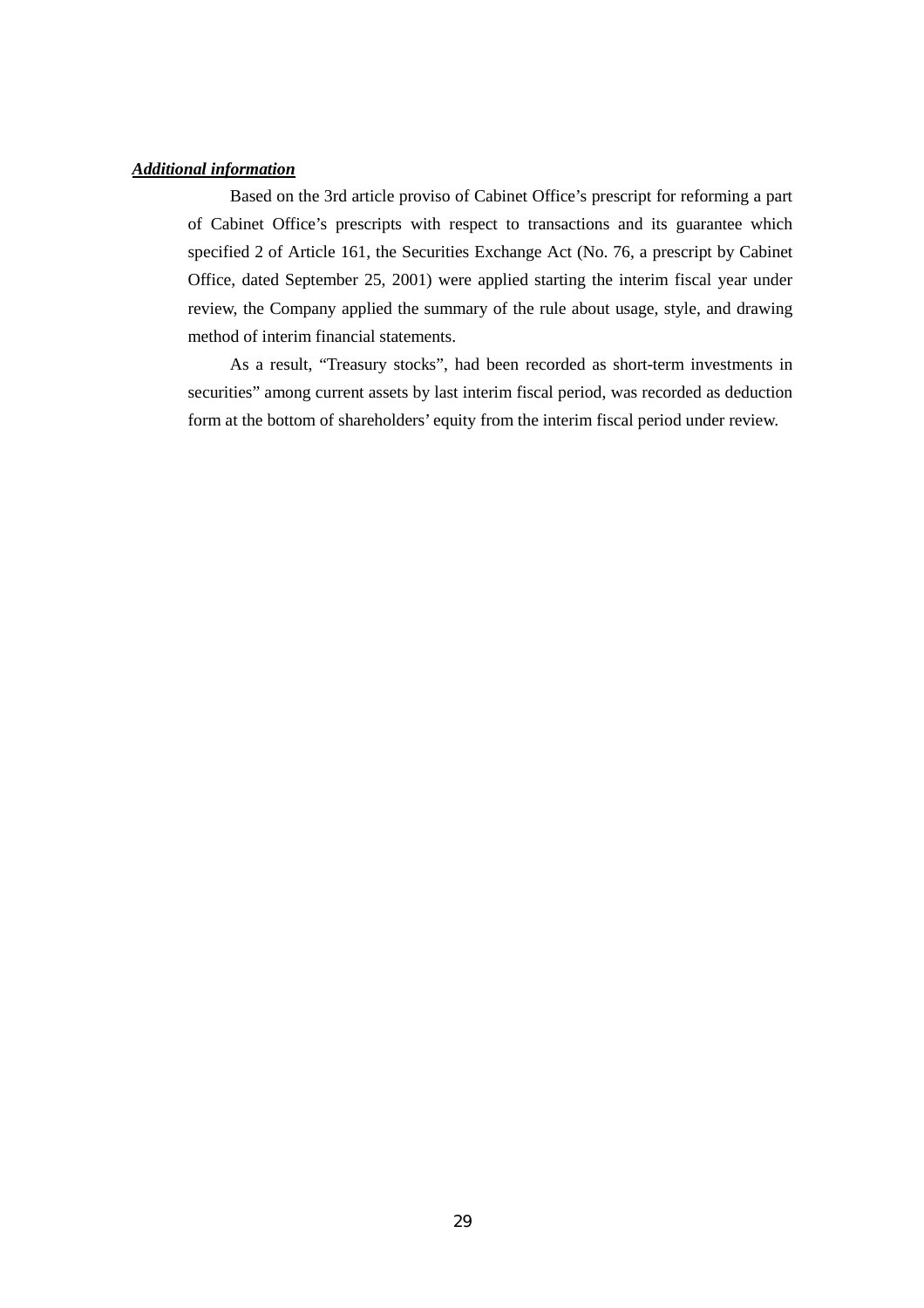# **Notes**

## **[Interim Non-Consolidated Balance Sheets]**

|                                                                               | September 30, 2001          | September 30, 2000     | March 31, 2001               |
|-------------------------------------------------------------------------------|-----------------------------|------------------------|------------------------------|
| 1. Discounts on notes receivable                                              | $\frac{1}{2}$ 1,774 million | ¥ 2,922 million        | $¥ 2,581$ million            |
| 2. Accumulated depreciation of property,<br>plants and equipment              | ¥ 55,821 million            | ¥ 53,977 million       | $\frac{1}{2}$ 54,479 million |
| 3.Advanced depreciation by national<br>subsidy                                | ¥150 million                | ¥150 million           | ¥150 million                 |
| 4. Security-presented assets                                                  |                             |                        |                              |
| Short-term investments in securities                                          | ¥999 million                | ¥998 million           | ¥999 million                 |
| Property, plants and equipment                                                | ¥16,034 million             | ¥15,299 million        | ¥16,429 million              |
| Long-term investments in securities                                           | ¥1,068 million              | $¥1,753$ million       | ¥1,386 million               |
| Stock of subsidiaries                                                         | ¥180 million                | ¥180 million           | ¥180 million                 |
| 5. Liabilities for guarantee, etc.                                            |                             |                        |                              |
| Liabilities for guarantee                                                     | $\frac{1}{2}$ 3,347 million | ¥3,905 million         | ¥4,263 million               |
| Guarantee engagement, etc.                                                    | ¥ 820 million               | ¥1,740 million         | $¥1,200$ million             |
| 6.Contingent liabilities with respect to<br>debt assumption contract of bonds | $\frac{1}{2}$ 5,057 million | ¥- million             | $45,114$ million             |
| 7. Increase in shares of common stock                                         | 22 thousand shares          | 1,401 thousand shares  | 1,401 thousand shares        |
| (Exercise of stock warrants)                                                  |                             |                        |                              |
| <b>Issued shares</b>                                                          | $\overline{a}$              | 1,376 thousand shares  | 1,376 thousand shares        |
| Issue price                                                                   |                             | ¥1,902                 | ¥1,902                       |
| Recapitalization price                                                        |                             | ¥951                   | ¥951                         |
| (Conversion of convertible bonds)                                             |                             |                        |                              |
| Issued shares                                                                 | 22 thousand shares          | 24 thousand shares     | 24 thousand shares           |
| Issue price                                                                   | 2,717 yen                   | ¥2,717                 | 42,717                       |
| Amount of recapitalization                                                    | 1,359 yen                   | ¥1,359                 | ¥1,359                       |
|                                                                               | ¥- million                  | ¥1 million             | ¥ 0 million                  |
| 8. Amount of treasury stocks                                                  | ( - shares)                 | $(272 \text{ shares})$ | (72 Shares)                  |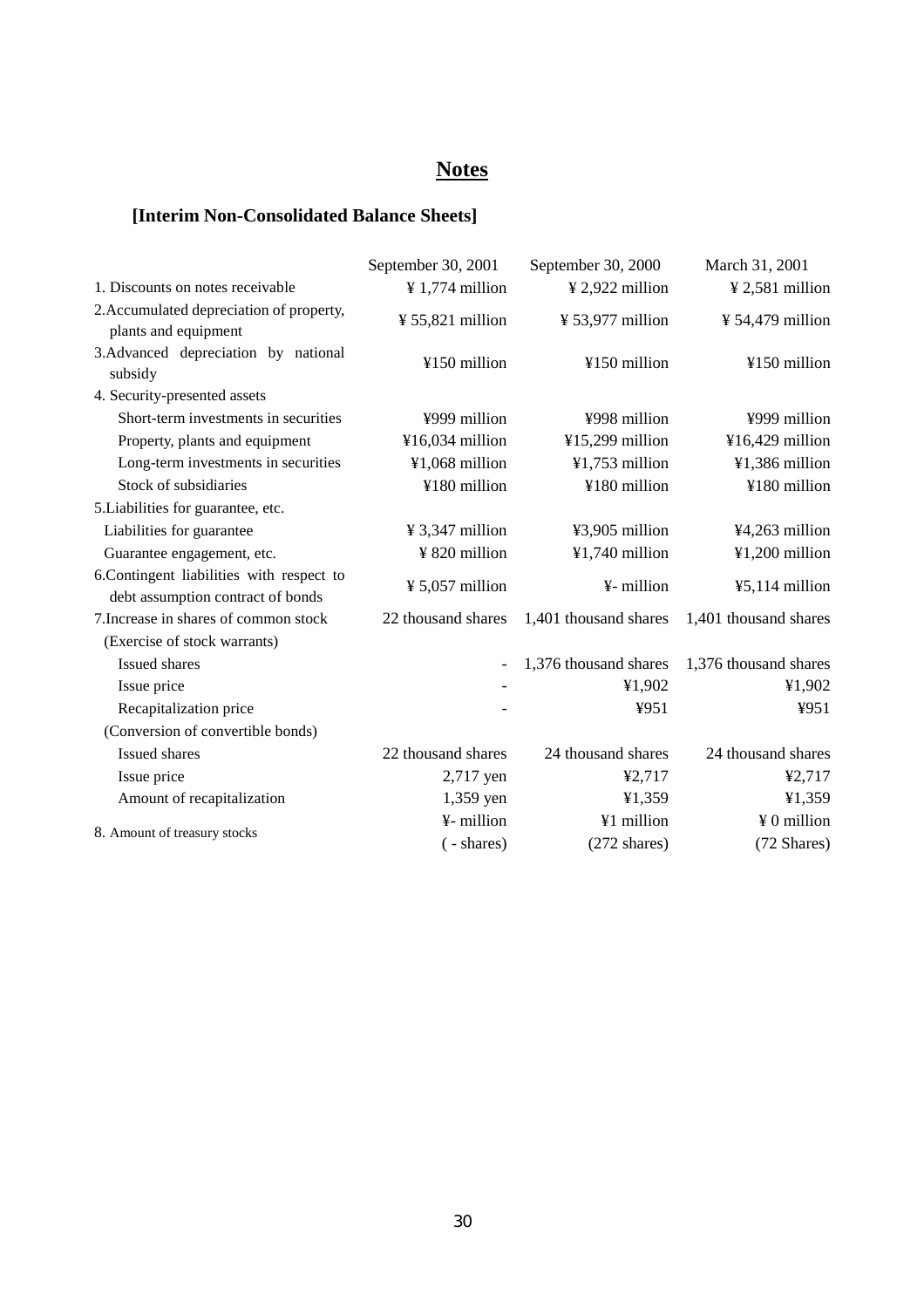## [**Lease Transactions]**

Financial leases, except lease agreements that stipulate the transfer of ownership of leased property to the lessee

| (1) Acquisition costs, accumulated depreciation and net leased property at end of period |                |
|------------------------------------------------------------------------------------------|----------------|
| September 30, 2001 September 30, 2000                                                    | March 31, 2001 |

|                          | $\mathsf{S}\mathsf{C}\mathsf{P}\mathsf{C}\mathsf{C}\mathsf{H}\mathsf{D}\mathsf{C}\mathsf{C}\mathsf{C}\mathsf{C}\mathsf{C}$ | $\omega \nu \nu \nu \mu \nu \nu \nu$ | IVIAIUI JI, $\angle 001$      |
|--------------------------|----------------------------------------------------------------------------------------------------------------------------|--------------------------------------|-------------------------------|
|                          | Machinery and                                                                                                              | Machinery and                        | Machinery and                 |
|                          | equipment                                                                                                                  | equipment                            | equipment                     |
| Acquisition costs        | $\frac{1}{2}$ 54 million                                                                                                   | ¥ 54 million                         | $\frac{1}{2}$ 54 million      |
| Accumulated depreciation | ¥ 31 million                                                                                                               | $\frac{1}{2}$ 23 million             | $\frac{1}{27}$ million        |
| Net leased property      | $\frac{1}{2}$ 23 million                                                                                                   | ¥ 31 million                         | ¥ 27 million                  |
|                          |                                                                                                                            |                                      |                               |
|                          | Other                                                                                                                      | Other                                | Other                         |
| Acquisition costs        | $\frac{1}{2}$ ,791 million                                                                                                 | $\frac{1}{2}$ , 2,847 million        | $\frac{1}{2}$ ,831 million    |
| Accumulated depreciation | $\frac{1}{2}$ 1,156 million                                                                                                | $\frac{1}{2}$ 950 million            | $\frac{1}{2}$ 924 million     |
| Net leased property      | $\frac{1}{2}$ 1,634 million                                                                                                | ¥ 1,896 million                      | ¥ 1,907 million               |
|                          |                                                                                                                            |                                      |                               |
|                          | Software                                                                                                                   | Software                             | Software                      |
| Acquisition costs        | $\frac{1}{2}$ 37 million                                                                                                   | $\frac{1}{2}$ 101 million            | $\frac{1}{2}$ 6 million       |
| Accumulated depreciation | $\frac{1}{2}$ 4 million                                                                                                    | ¥98 million                          | ¥ 1 million                   |
| Net leased property      | ¥ 32 million                                                                                                               | $\frac{1}{2}$ 3 million              | $\frac{1}{2}$ 5 million       |
|                          |                                                                                                                            |                                      |                               |
|                          | Total                                                                                                                      | Total                                | Total                         |
| Acquisition costs        | $¥ 2,883$ million                                                                                                          | $\frac{1}{2}$ 3,003 million          | $\frac{1}{2}$ , 2,892 million |
| Accumulated depreciation | $\frac{1}{2}$ 1,192 million                                                                                                | $\frac{1}{2}$ 1,071 million          | ¥952 million                  |
|                          |                                                                                                                            |                                      |                               |
| Net leased property      | $\frac{1}{2}$ 1,690 million                                                                                                | $\frac{1}{2}$ 1,931 million          | $\frac{1}{2}$ 1,939 million   |

Note: The amounts of acquisition costs and future minimum lease payments under finance leases include the portion of imputed interest expense.

(2) Future minimum lease payments under finance leases

|                     | September 30, 2001        | September 30, 2000          | March 31, 2001              |
|---------------------|---------------------------|-----------------------------|-----------------------------|
| Due within one year | $\frac{1}{2}$ 567 million | $\frac{1}{2}$ 590 million   | $\frac{1}{2}$ 605 million   |
| Due after one year  | $\angle 1,122$ million    | $\angle 1.340$ million      | $\frac{1}{2}$ 1,333 million |
| Total               | $\angle 1.690$ million    | $\frac{1}{2}$ 1,931 million | $\frac{1}{2}$ 1,939 million |

Note: The amounts of acquisition costs and future minimum lease payments under finance leases include the portion of imputed interest expense.

### (3) Lease payments and implied depreciation

|                | September 30, 2001 September 30, 2000 |                      | March 31, 2001            |
|----------------|---------------------------------------|----------------------|---------------------------|
| Lease payments | $\angle 330$ million                  | $\angle 297$ million | $\frac{1}{2}$ 596 million |
| Depreciation   | $\angle 330$ million                  | $\angle 297$ million | $\frac{1}{2}$ 596 million |

## (4) Depreciation

Depreciation was computed using the straight-line method.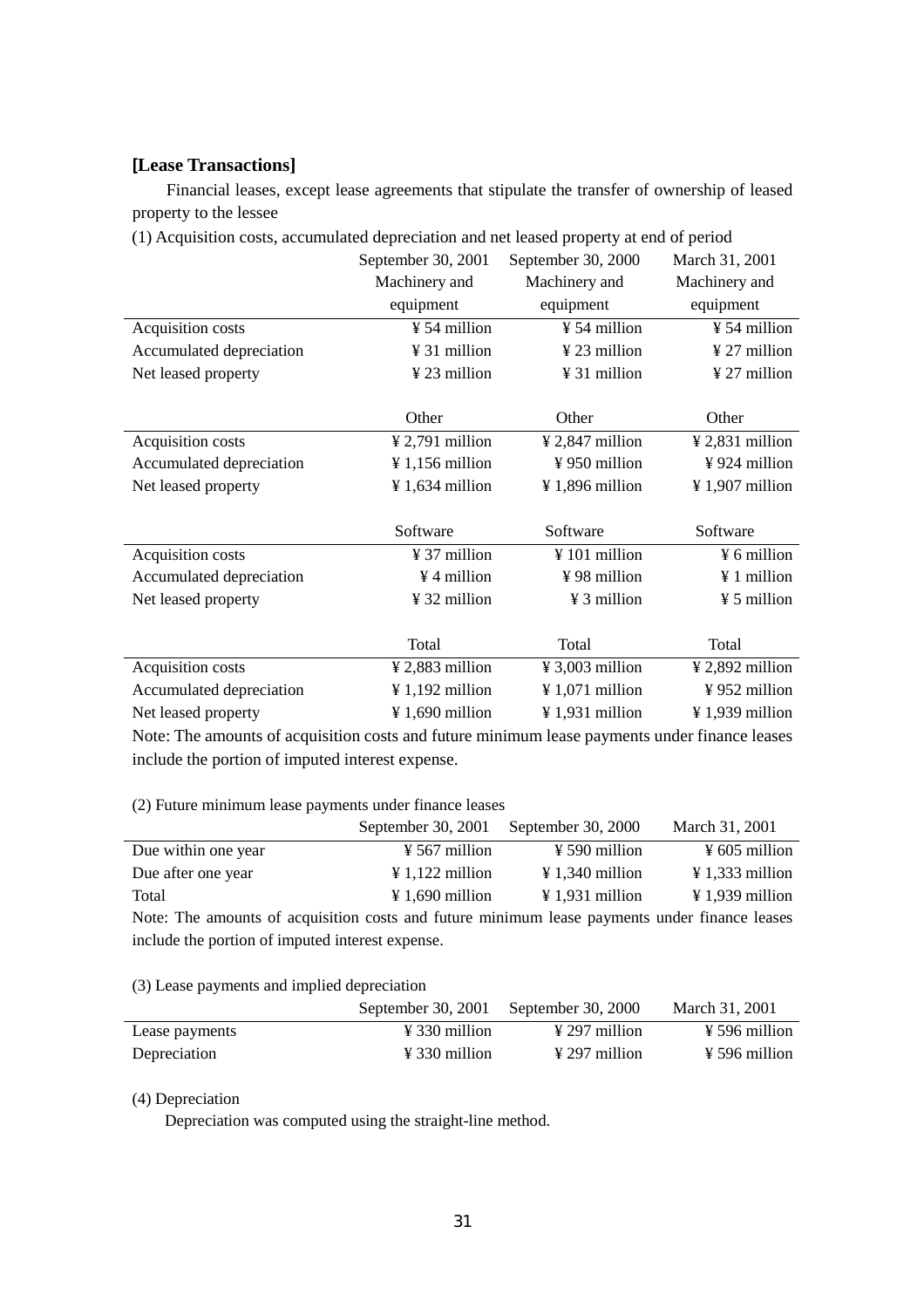## **[Investments in securities]**

1. At September 30,2001,market value available in stocks subsidiaries and affiliates were as follows:

|                        | Millions of yen         |              |                               |
|------------------------|-------------------------|--------------|-------------------------------|
|                        | As of September 30,2001 |              |                               |
|                        | Carried amount          | Market value | Net unrealized<br>gain (loss) |
| Stocks of subsidiaries |                         |              |                               |
| Stocks of affiliates   | 1,364                   | 1.229        | 134                           |
| Total                  | 1.364                   |              |                               |

2. At September 30,2000,market value available in stocks subsidiaries and affiliates were as follows

|                        | Millions of yen |                         |                               |  |
|------------------------|-----------------|-------------------------|-------------------------------|--|
|                        |                 | As of September 30,2000 |                               |  |
|                        | Carried amount  | Market value            | Net unrealized<br>gain (loss) |  |
| Stocks of subsidiaries |                 |                         |                               |  |
| Stocks of affiliates   | 1,362           | 1.890                   | 527                           |  |
| Total                  | 1,362           | 1890                    |                               |  |

| 3. At March 31,2001, market value available in stocks subsidiaries and affiliates were as follows: |
|----------------------------------------------------------------------------------------------------|
|----------------------------------------------------------------------------------------------------|

|                        | Millions of yen     |              |                |
|------------------------|---------------------|--------------|----------------|
|                        | As of March 31,2001 |              |                |
|                        | Carried amount      | Market value | Net unrealized |
|                        |                     |              | gain (loss)    |
| Stocks of subsidiaries |                     | -            |                |
| Stocks of affiliates   | 1,362               | 2.187        | 825            |
| Total                  | .362                |              |                |